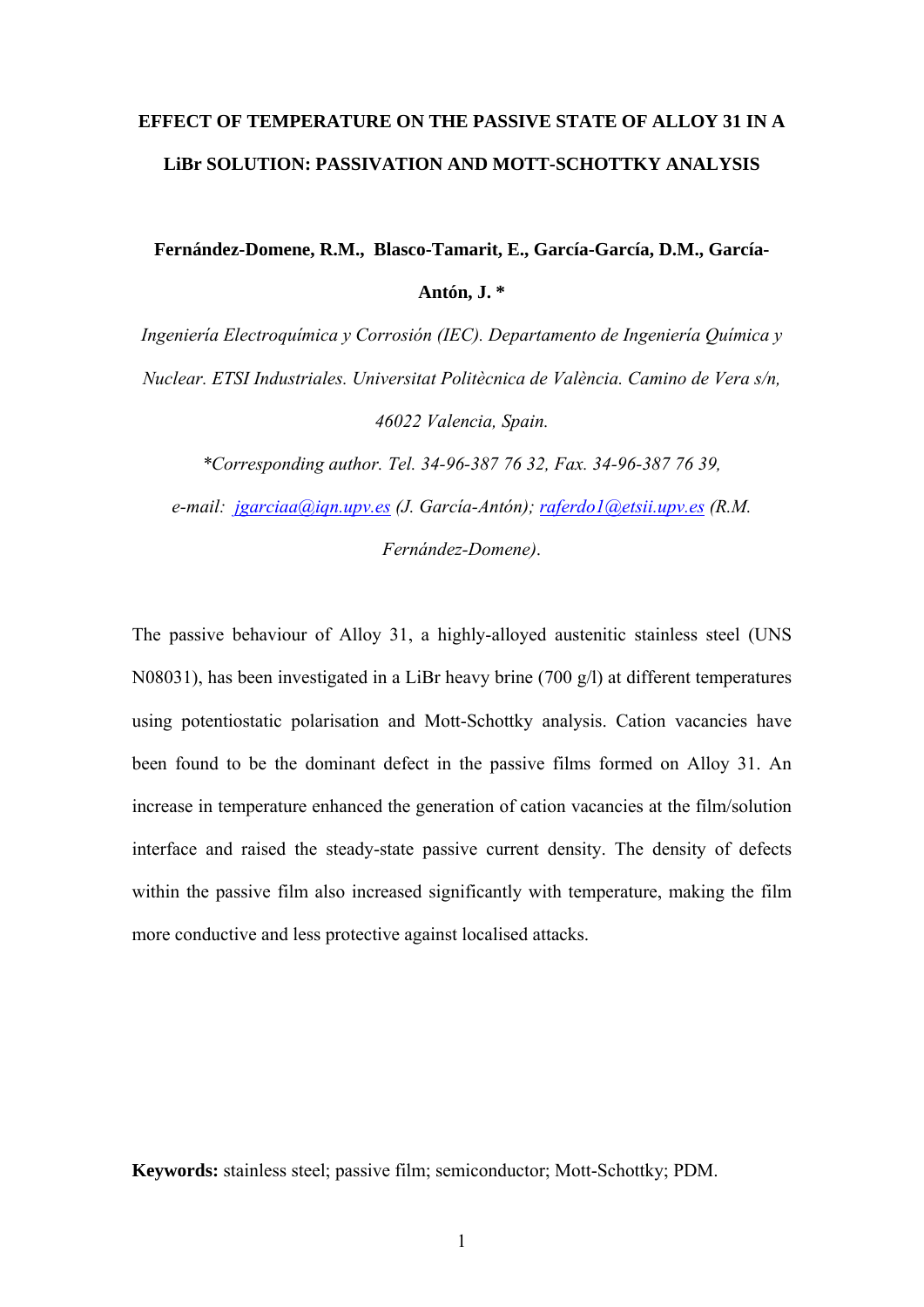## **1. INTRODUCTION**

Energy demand for refrigeration and air-conditioning appliances has been increasing in last decades  $[1-3]$ . World energy demand as well as  $CO<sub>2</sub>$  emissions are expected to rise about 60% by 2030 as compared to the beginning of this century [1]. Conventional vapour compression chillers require electricity to work, which is produced from fossil fuels and therefore non-renewable sources. Additionally, vapour compression cooling systems use CFCs and HCFCs as working fluids, which contribute to global warming and ozone layer depletion. Absorption cooling systems use heat as energy source, which can be supplied by waste heat recovered from other industrial processes (e.g. in oil refineries and petrochemical facilities) or from solar energy [1, 4, 5]. Lithium bromidewater absorption cooling systems are widely used in thermal-driven air-conditioning systems and have several benefits in comparison with compression cooling systems: they require a tenth of the energy consumed by vapour compression chillers, are environmentally-friendly (the LiBr-water mixture used as a refrigerant has zero global warming potential and does not contribute to stratospheric ozone layer depletion) and noise free, among others [6, 7].

In spite of the advantages of LiBr absorption machines, bromide ions are aggressive and can cause serious corrosion problems in these refrigeration systems. Moreover, the high temperatures and concentrations reached in absorption machines accelerate the corrosive effect of bromides [8-16]. One method to solve these corrosion problems is to use high corrosion-resistant metallic materials in their construction, like highly alloyed austenitic stainless steels with large amounts of chromium, nickel and molybdenum (superaustenitic stainless steels). One of these metallic materials is Alloy 31 (UNS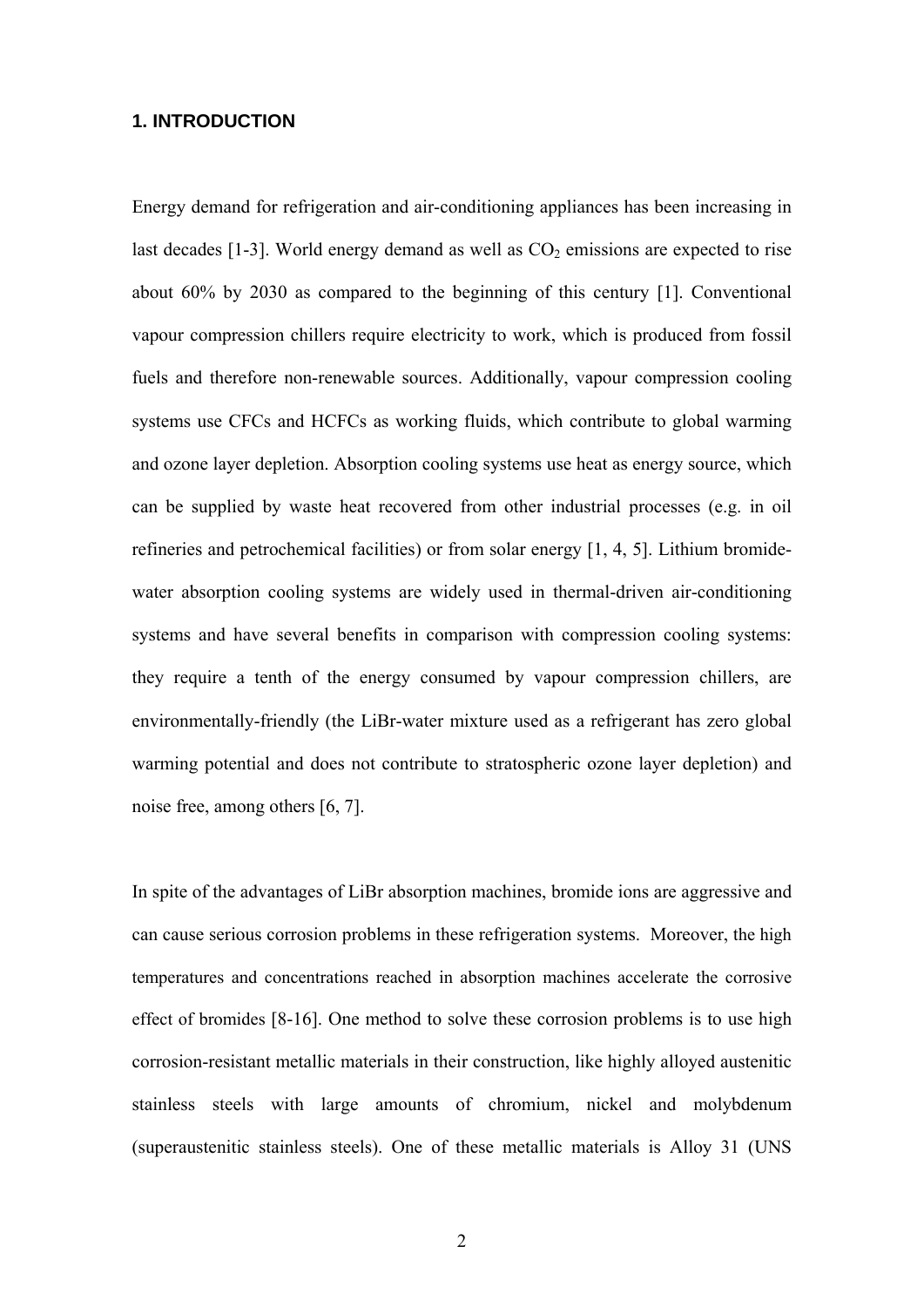N08031), with 26.75% Cr, 31.85% Ni and 6.6% Mo. Alloy 31 is characterised by its high resistance to corrosion in halide media [11, 17-19]. Nevertheless, because of the severe conditions inside absorption machines, even highly alloyed metallic materials such as Alloy 31 may undergo passivity breakdown and localised attacks [11, 18-20]. Therefore, it is very important to understand the mechanisms of formation, growth and eventual breakdown of Alloy 31 passive films in LiBr environments.

The Point Defect Model (PDM) developed by Macdonald and co-workers [21-30] is perhaps the most well-known model for the passive state nowadays. The basis for this model is that passive films are considered to be highly defective structures with the main point defects being cation vacancies  $(V_M^{\chi'})$ , anion vacancies (oxygen vacancies,  $V_0^{\bullet\bullet}$ ) and/or cation interstitials  $(M_i^{\chi\uparrow})$ , as designated by the Kroger-Vink notation. The PDM emphasises the role of these ionic point defects in conducting the current through the film. According to the PDM, anion vacancies and cation interstitials are created and consumed at the metal/film and film/electrolyte interfaces, respectively; on the other hand, cation vacancies are created at the film/electrolyte interface but are consumed at the metal/film interface. The formation and annihilation of anion vacancies contribute to film growth (which occurs inward into the metal phase), while cation vacancies contribute to metal dissolution through the film. Passivity breakdown is closely related to the concentration of cation vacancies at the metal/film interface, and hence related to the flux of cation vacancies through the film. Consequently, the transport of vacancies within the passive film under the influence of both a concentration gradient and an electrical potential gradient is necessary for the processes of film growth and breakdown. Another important assumption of the PDM is that the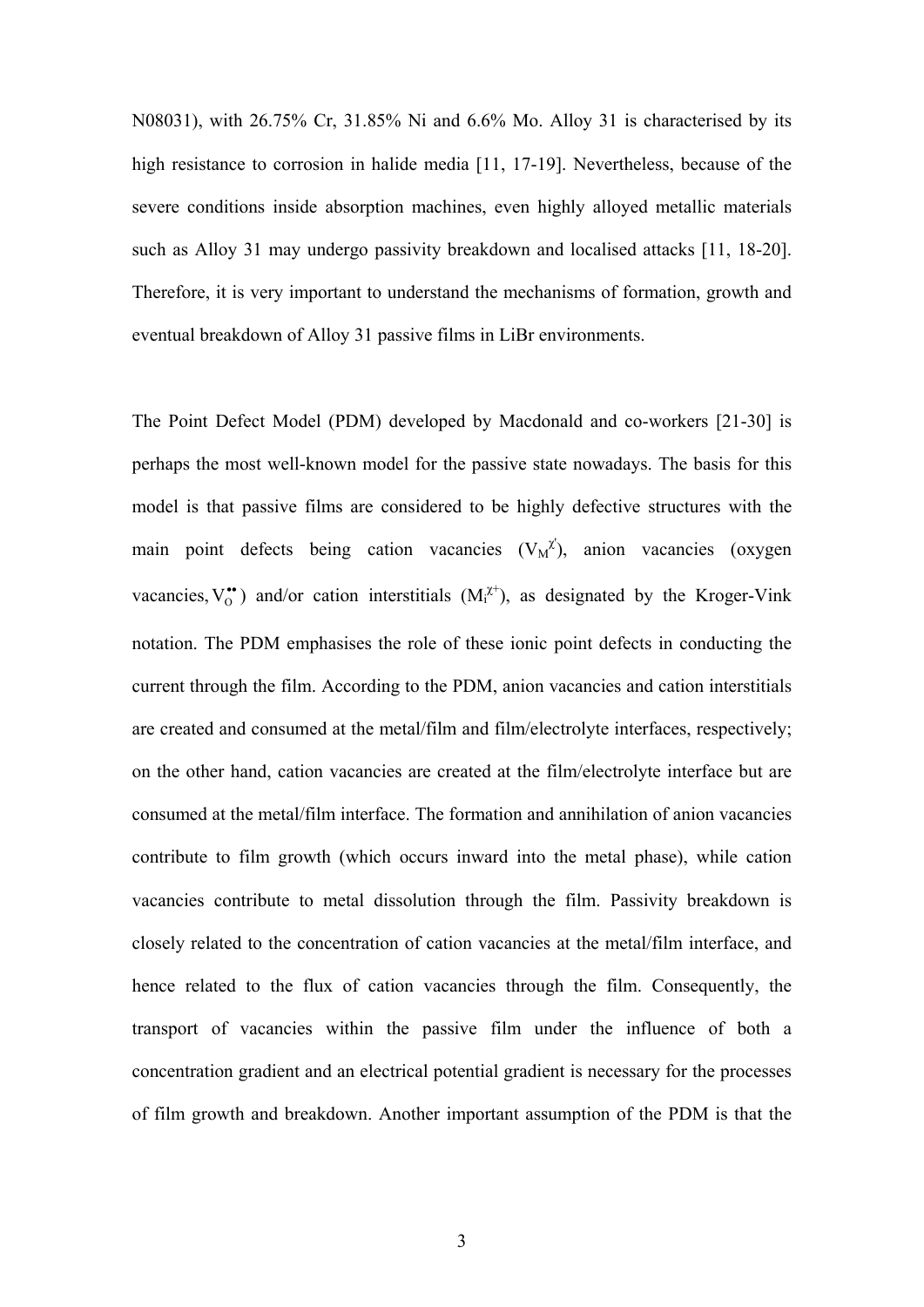electric field strength across the film depends on the chemical and electrical properties, being independent of applied potential and film thickness.

The goal of this paper is to examine the influence of temperature on the passive behaviour and electronic properties of Alloy 31 in a heavy brine LiBr solution (700 g/l) and to find out a relationship between the electronic and corrosion properties of the passive film, through the study of current density transients and Mott-Schottky analysis (M-S).

## **2. EXPERIMENTAL PROCEDURE**

## **Materials, specimen preparation and electrochemical measurements**

The material tested was the highly alloyed austenitic stainless steel Alloy 31 (UNS N08031: 26.75% Cr, 31.85% Ni, 1.50% Mn, 0.10% Si, 6.60% Mo, 1.21% Cu, 31.43% Fe, 0.002% S, 0.017% P, 0.005% C, 0.193% N), provided by ThyssenKrupp VDM. The Alloy 31 electrodes were cylindrically shaped (8-mm in diameter) and covered with a polytetrafluoroethylene (PTFE) coating. The area exposed to the solution was  $0.5 \text{ cm}^2$ . All specimens were wet abraded from 500 to 4000 SiC grit, and finally rinsed with distilled water. The samples were tested in a 700 g/l (8.06 M) LiBr solution (pH =  $6.80$ ) at four different temperatures: 25, 50, 75 and 100 ºC. Before the tests, the electrolyte was purged with purified nitrogen gas for 1 hour, in order to deaerate the solution. The purging continued over the electrolyte solution until the end of the tests.

All electrochemical measurements were carried out using an Autolab PGSTAT302N potentiostat. A Ag/AgCl 3M KCl electrode served as the reference electrode and a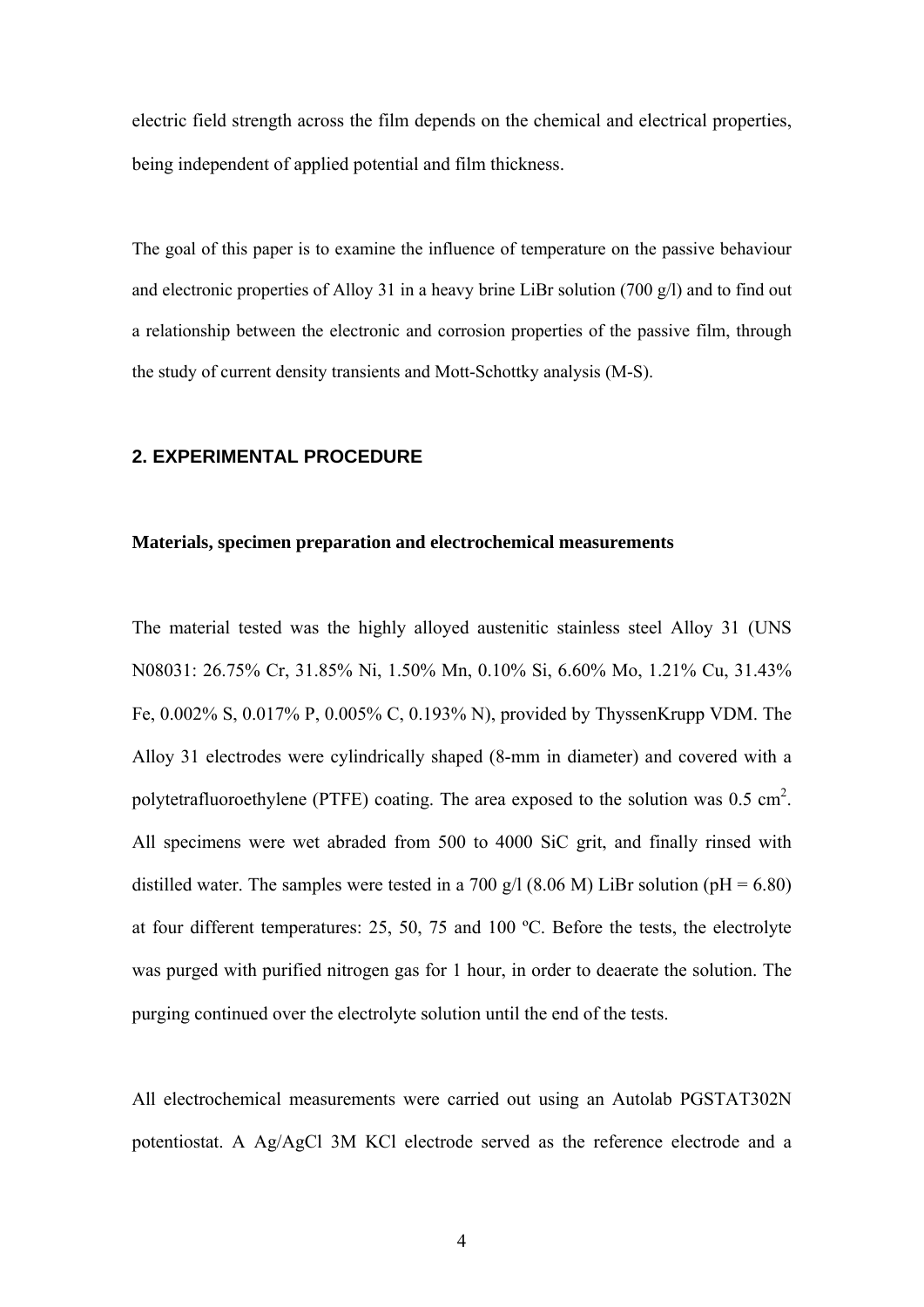platinum wire served as the counter electrode. In all cases the tests were repeated at least three times in order to verify reproducibility.

# **Determination of the polarisability of the passive film/solution interface,** *α*

In order to obtain the parameter  $\alpha$  (the dependence of the potential drop across the film/ solution interface,  $\phi_{\text{f/s}}$ , on the applied potential, or polarisability of the passive film/solution interface), potentiodynamic polarisation curves were performed at different LiBr concentrations, from 28 to 992 g/l LiBr  $(0.32 - 11.42 \text{ M})$ , respectively), and at different temperatures from 25 to 100º C (at concentrations lower than 700 g/l LiBr, the maximum temperature was  $75^{\circ}$  C, since at  $100^{\circ}$  C the solutions showed signs of boiling; thus, at 100º C only two polarisation curves were performed: 700 and 992 g/l LiBr). The potential of the working electrode was scanned from a value of -150 mV with respect to the open circuit potential towards the active direction at 0.5 mV/s. From these curves, the pitting potential  $E_p$  was determined as the potential at which the current density reached 100  $\mu A/cm^2$ . The parameter  $\alpha$  was afterwards calculated from the slope of the linear representation  $E_p$  vs. log  $a_{Br}$ ,  $a_{Br}$ , being the activity of bromide anions in each LiBr solution.

## **Potentiostatic passivation tests**

Before the potentiostatic passivation tests, the surface of the samples was pre-treated cathodically at -1  $V_{Ag/AgCl}$  for 30 min to create reproducible initial conditions. Afterwards, the working electrode was polarised at different film formation potentials within the passive region of Alloy 31 (from -0.3  $V_{Ag/AgCl}$  to 0.05  $V_{Ag/AgCl}$  at 25 and 50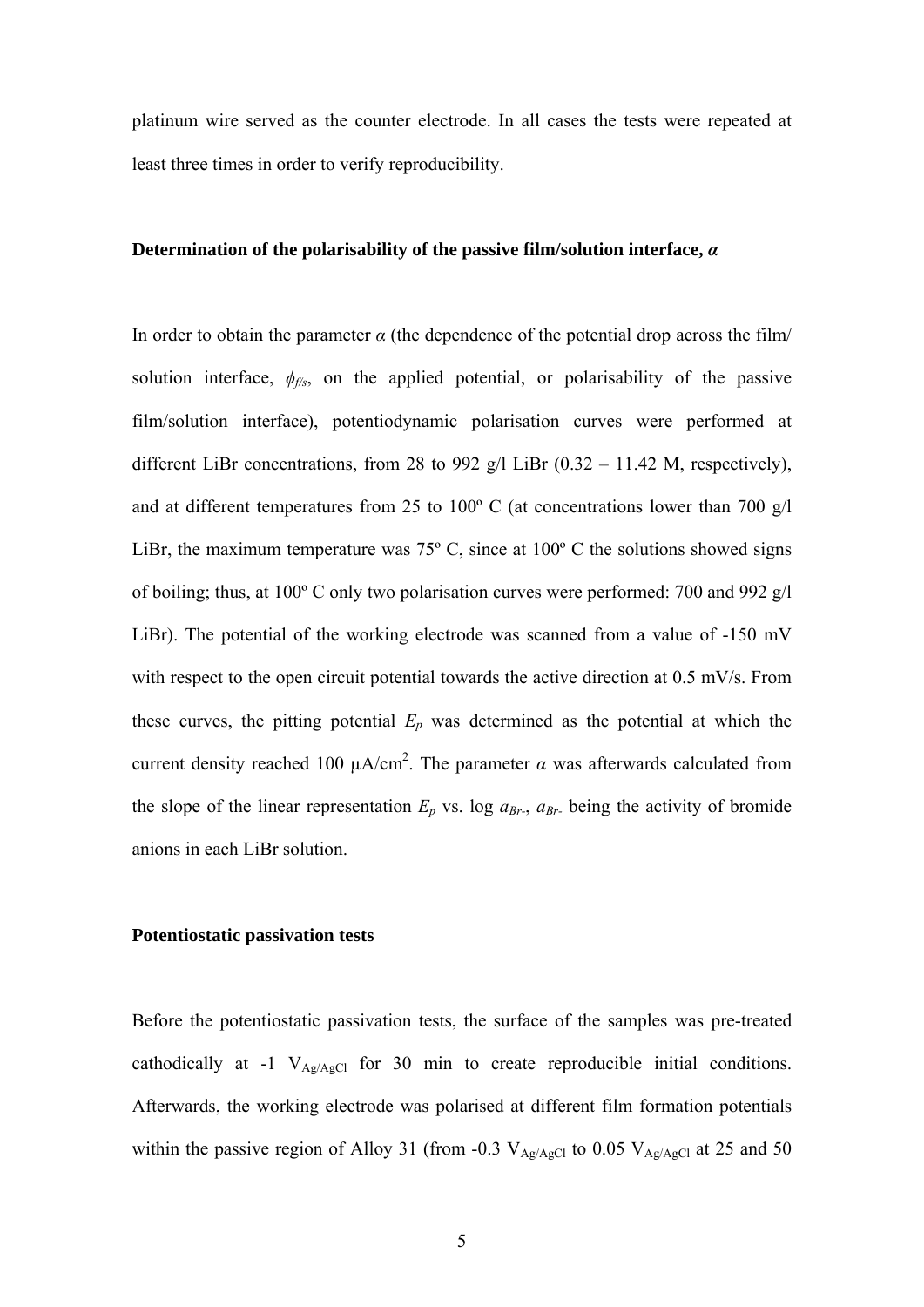<sup>o</sup>C, from -0.25 V<sub>Ag/AgCl</sub> to 0 V<sub>Ag/AgCl</sub> at 75 <sup>o</sup>C, and from -0.2 V<sub>Ag/AgCl</sub> to -0.05 V<sub>Ag/AgCl</sub> at 100 ºC) for 1 hour to form a steady-state passive film. During passivation experiments, current density was recorded against time.

#### **Capacitance measurements**

Mott–Schottky plots were obtained by sweeping the potential from the film formation value in the negative direction with potential steps of 50 mV, at a frequency of 5 kHz with an amplitude signal of 10 mV. A high scanning rate was used to avoid electroreduction of the passive film and changes in film thickness during the measurements. At a sufficiently high scanning rate, the defect structure within the passive film is "frozen-in" to avoid defect density from being affected by the change in applied potential [27, 31, 32].

## **3. RESULTS AND DISCUSSION**

#### **Determination of the polarisability of the passive film/solution interface,** *α*

The parameter  $\alpha$  is very important in passive systems since it expresses the dependence of the potential drop across the passive film/solution interface on the applied potential [21, 22]. Therefore,  $\alpha$  value illustrates the potential distribution at the interfaces (metal/film and film/solution). According to the PDM [33-35], the critical breakdown potential or pitting potential, *Ep*, can be expressed as a function of the logarithm of the aggressive anions activity, as follows:

$$
E_p = \left(\frac{4.606RT}{\chi\alpha F}\right) \log\left(\frac{b}{D}\right) - \frac{2.303RT}{\alpha F} \log(a_{Br})\tag{1}
$$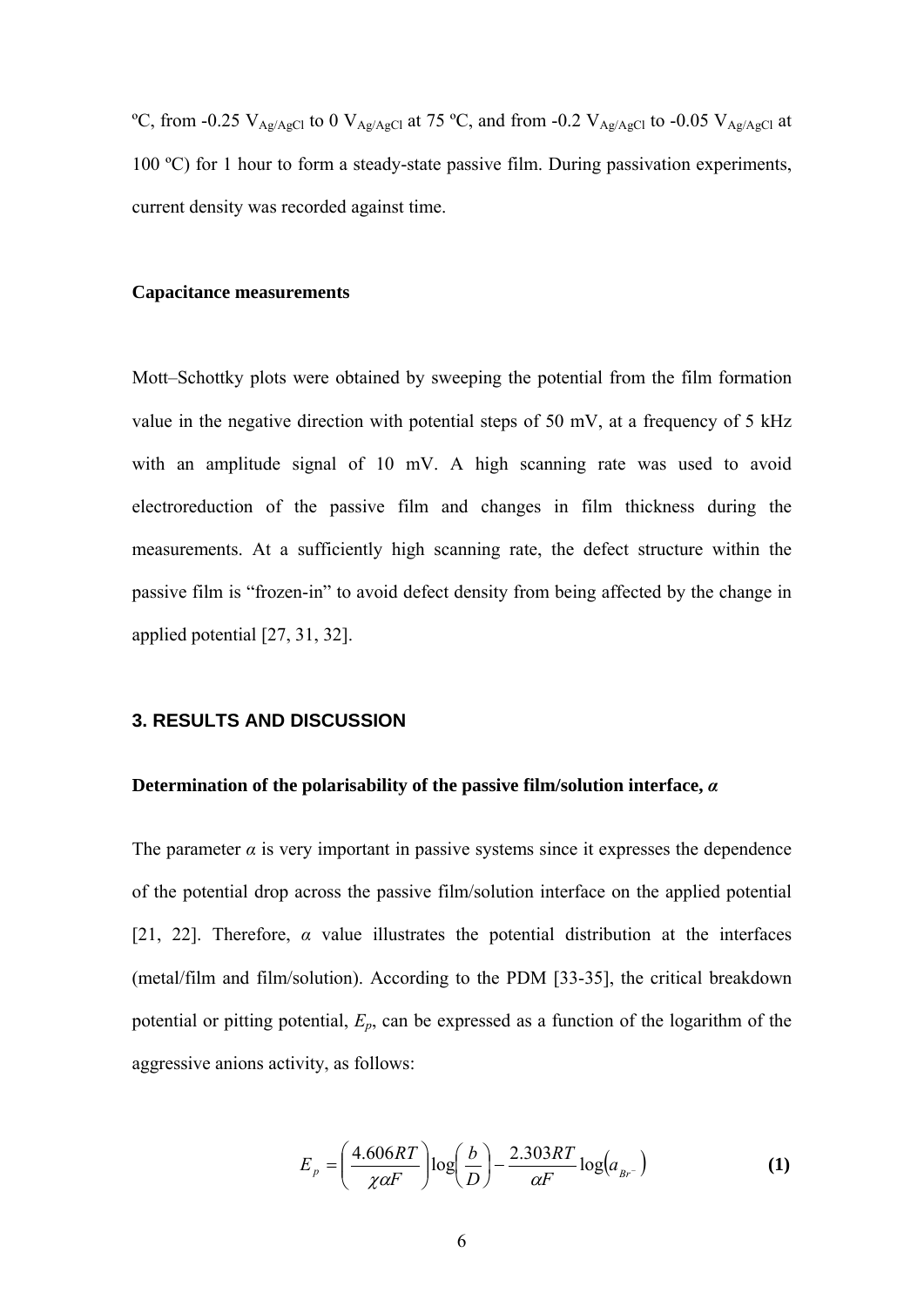where  $\chi$  is the charge of the metal ions, *b* is a constant and *D* is the diffusivity of cation vacancies in the passive film,  $F$  is Faraday's constant (96485.34 C mol<sup>-1</sup>),  $R$  is the gas constant and *T* is absolute temperature.

Potentiodynamic polarisation curves of Alloy 31 in the different LiBr solution at 25, 50, 75 and 100º C are shown in **Figure 1**. As tests were reproducible, these curves illustrate one of the recorded measurements. It can be observed that as LiBr concentration increases, the sharp increase in current density corresponding to the pitting potential shifts towards more negative values. This result indicates worse pitting corrosion resistance of Alloy 31 in concentrated LiBr solution.

Eq. (1) predicts a linear relationship between the pitting potential and the logarithm of aggressive anions activity. The value of  $\alpha$  can therefore be determined from the slope of this straight line. Activities for LiBr solutions,  $a_{\text{LiBr}}$ , have been calculated from the following equation:

$$
a_{\text{LiBr}} = \frac{m_{\text{LiBr}}}{m^0} \gamma_{\pm} \tag{2}
$$

 $m_{Libr}$  being the LiBr molality (mol LiBr/kg H<sub>2</sub>O),  $m^0$  is the standard LiBr molality  $(m^0 = 1 \text{ mol } \text{LiBr/kg H}_2\text{O})$  and  $\gamma_{\pm}$  is the mean ionic activity coefficient of LiBr in the solution. Activity coefficients were calculated using a model developed by Meissner and Kusik for strong electrolytes in aqueous solutions at different temperatures [36, 37]. The values of  $m_{\text{LiBr}}$ ,  $\gamma_{\pm}$  and  $a_{\text{Br}}$  for the different LiBr solutions at different temperatures are shown in **Table 1**.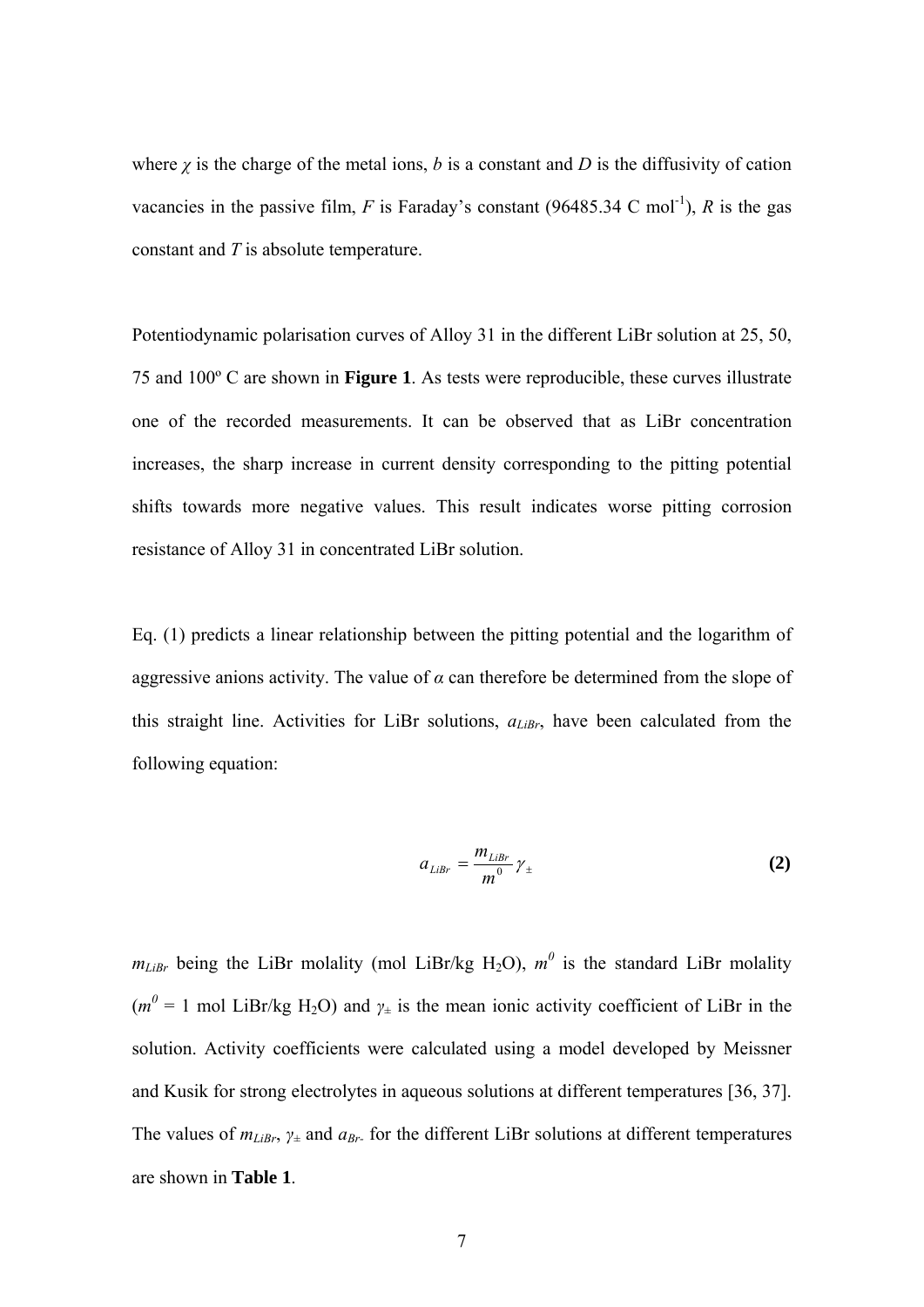**Figure 2** shows the  $E_p$  vs log  $a_{Br}$  plots at 25, 50, 75 and 100° C. The error bars included in this figure show that the  $E_p$  measurements were very reproducible. A linear decrease of  $E_p$  with log  $a_{Br}$  can be observed at temperatures from 25 to 75<sup>o</sup> C. This linear relationship becomes more marked with increasing temperatures. At 100º C, a correct value for the slope cannot be determined since only two potentiodynamic curves were carried out due to boiling limitations. By using eq. (1), the values of  $\alpha$  have been calculated to be 0.80, 0.47 and 0.37 at 25, 50 and  $75^{\circ}$  C, respectively. A clear decrease of  $\alpha$  can be observed with increasing temperatures, especially from 25 to 50 $^{\circ}$  C. According to this tendency, the value of  $\alpha$  at 100<sup>o</sup> C can be estimated to be 0.3. These values of  $\alpha$  indicate that the potential drop at the passive film/solution interface decreases as temperature increases, which increases the potential drop at the metal/film interface. It is at the metal/film interface that the reaction of passive film formation takes place, according to the PDM [22, 24, 28].

## **Potentiostatic passivation tests**

As an illustration, **Figure 3** shows the effects of the temperature of the solution on the current transient of Alloy 31 in the 700 g/l LiBr solution when stepping the applied potential to -0.1 V from the cathodic pretreatment at -1 V. Current density decreases exponentially with passivation time regardless of the electrolyte temperature, and eventually reaches a steady-state value  $(i_{SS})$ . It is evident from **Figure 3** that current density of Alloy 31 increases significantly with increasing temperatures from 25 to 100 ºC.

According to the PDM [28, 29, 31], the general expression for the passive current density under steady-state conditions is: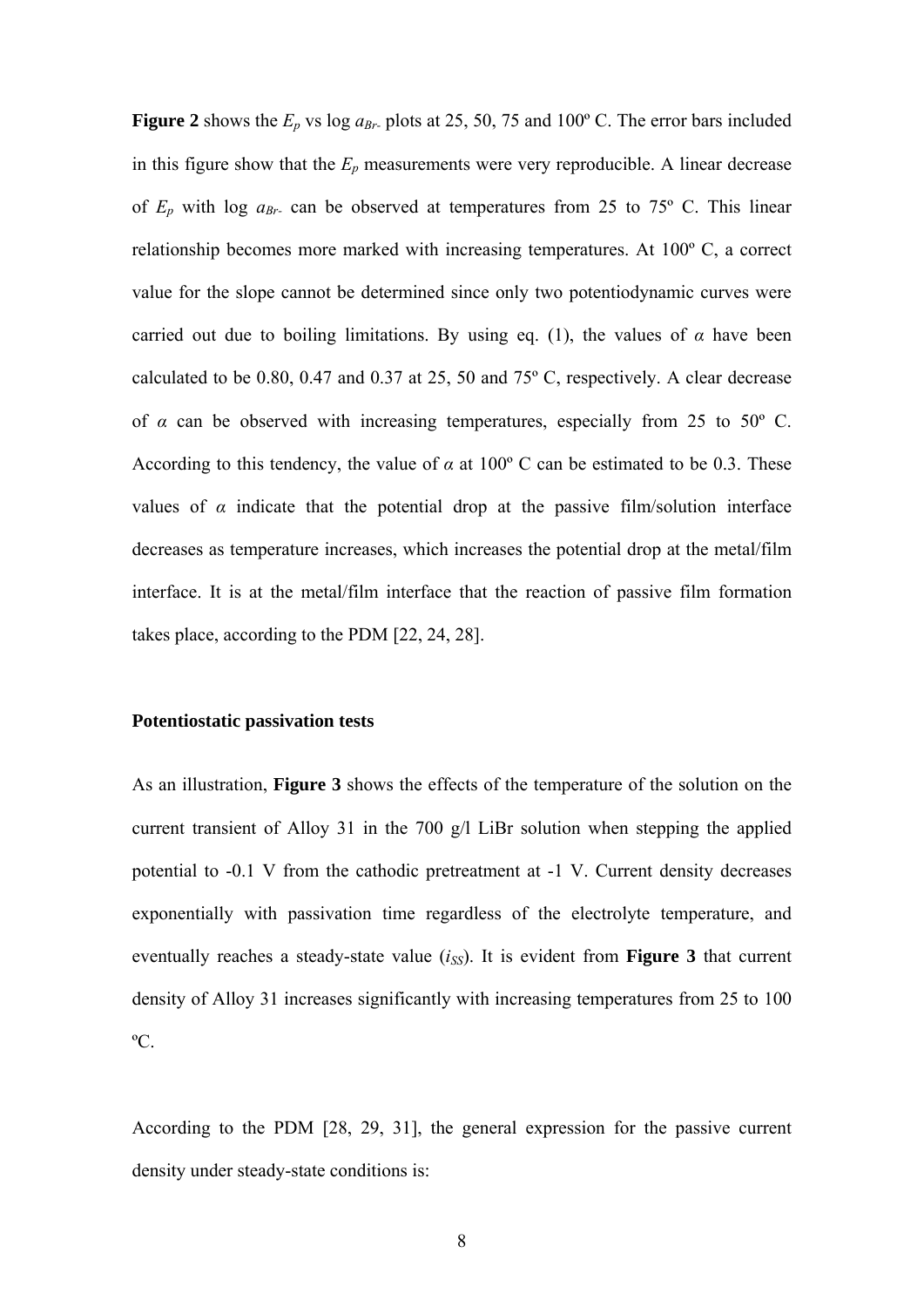$$
i_{SS} = \delta F \left[ k_{\text{int}} + k_{\text{cat}} + k_{\text{dis}} \left( \frac{C_{H^+}}{C_{H^+}^0} \right)^n \right]
$$
 (3)

where  $\delta$  is the charge of cations ejected from the passive film (3 in the case of Cr<sup>3+</sup>),  $C_{H^+}$  is the proton concentration in the solution,  $C_{H^+}^0$  is a standard state  $H^+$  concentration and *n* is the kinetic order of the reaction of passive film dissolution with respect to  $(C_{H^+}/C_{H^+}^0)$ . The parameters  $k_{int}$ ,  $k_{cat}$  and  $k_{dis}$  are, respectively, the rate coefficients for the reactions of formation of cation interstitials, cation vacancies and passive film dissolution. Eq.  $(3)$  suggests that the steady-state current density  $i_{SS}$  is associated with the fluxes of point defects and also with the kinetic parameters for the interfacial reactions. Hence,  $i_{SS}$  consists of three components: the first  $(\delta F k_{int})$  due to the generation and transport of cation interstitials, the second  $(\delta F k_{cat})$  due to the generation and transport of cation vacancies and the third  $\delta F k_{dis} (C_{H^+}/C_{H^+}^0)^n$  due to the movement of oxygen vacancies. The latter term is expressed in terms of the rate of dissolution of the passive film [28-31].

According to the PDM,  $\ln i_{SS}$  will vary linearly with film formation potential,  $E_f$ , provided that cation vacancies dominate ionic charge transfer through the film. For cases where cation interstitials or oxygen vacancies dominate ionic charge transfer through the film and the charge of cations ejected from the passive film  $(\delta)$  is the same as the charge of cations within the passive film, ∂ln *iSS*/∂E will be zero. On the basis of eq. (3) and the relationship between ln *iss* and *Ef*, the PDM yields a diagnostic criterion that can be used to determine the identity of the main point defects in the passive film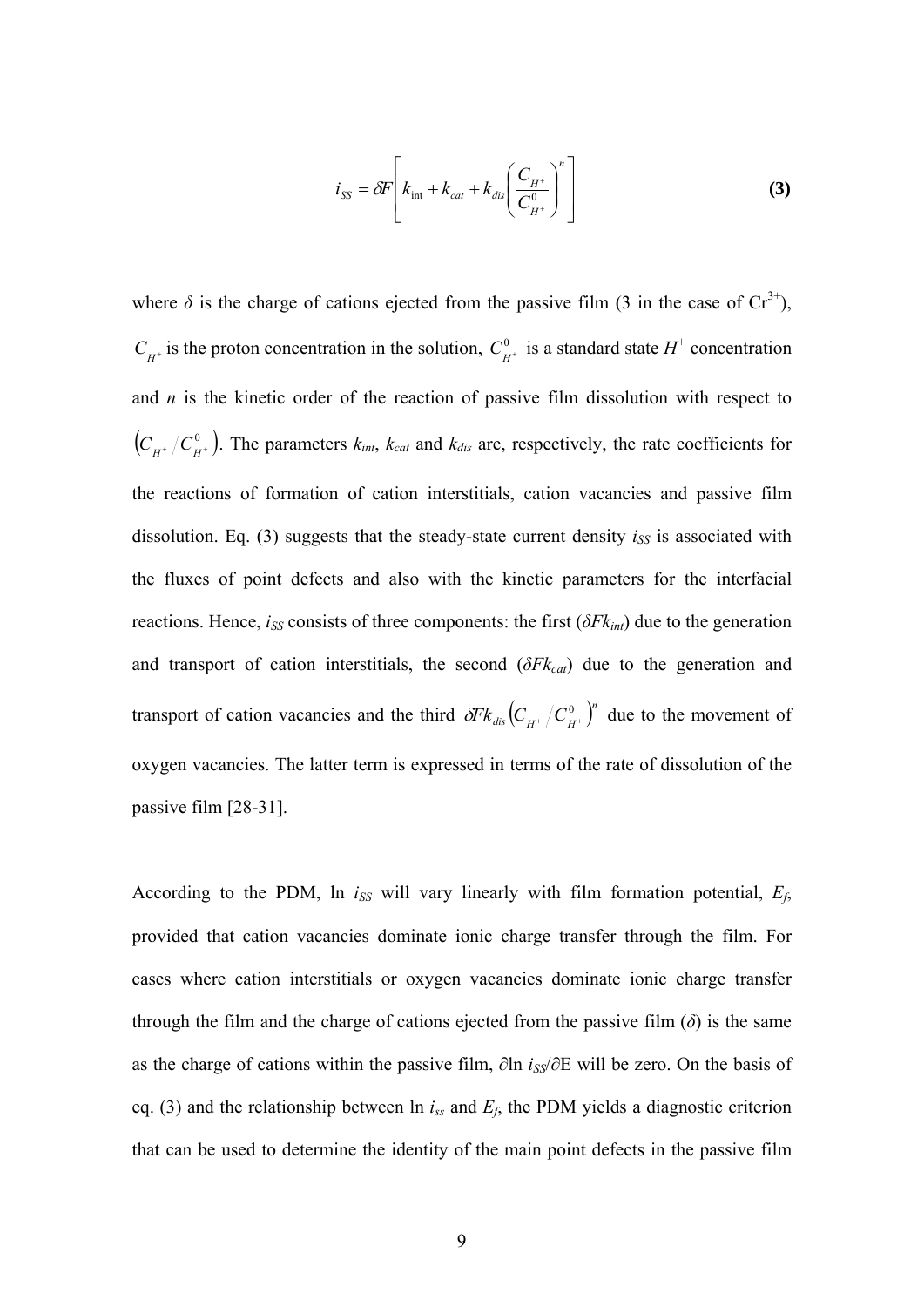[38-40]. Plots of ln *iss* vs *Ef* for Alloy 31 in the 700 g/l LiBr solution at different temperatures are shown in **Figure 4**. A linear dependence of  $\ln i_{SS}$  on the film formation potential is observed in the four plots, with passive current density increasing with increasing potential. According to the diagnostic criterion mentioned above, a linear ln  $i_{ss}$  vs.  $E_f$  dependence with positive slope, as is the case of **Figure 4**, indicates that there is a preponderance of cation vacancies over cation interstitials and oxygen vacancies in the passive film formed on Alloy 31 in the 700 g/l LiBr solution, that is, the majority of the current is carried by cation vacancies.

For cation vacancy conducting films, the PDM predicts that the  $\ln i_{SS}$  vs  $E_f$  relationship within the passive range has the form:

$$
i_{SS} = \delta F k_{cat} = \delta F k_{cat}^0 e^{\alpha_{cat} \alpha \delta \gamma E_f} e^{\alpha_{cat} \beta \delta \gamma pH}
$$
(4)

with

$$
k_{cat} = k_{cat}^0 e^{\alpha_{cat} \alpha \delta \gamma E_f} e^{\alpha_{cat} \beta \delta \gamma \rho H}
$$
\n(5)

where  $k_{cat}^{0}$  and  $\alpha_{cat}$  are the standard rate coefficient and the transfer coefficient, respectively, for the cation ejection and cation vacancy formation reaction at the passive film/electrolyte interface  $(Cr_{Cr} \rightarrow Cr^{3+} + V_{Cr}^{3})$ ,  $\alpha$  is the polarisability of the passive film/electrolyte interface (calculated above),  $\gamma = F/RT$  and  $\beta$  is the dependence of the potential drop across the film/electrolyte interface, *ϕf/e*, on pH.

According to eq. (4), a plot of  $\ln i_{SS}$  vs.  $E_f$  in the passive region should be linear with a slope of  $\alpha_{\text{cat}}\alpha\delta\gamma$ . Using the values of  $\alpha$  calculated in the previous section and with  $\delta = 3$ ,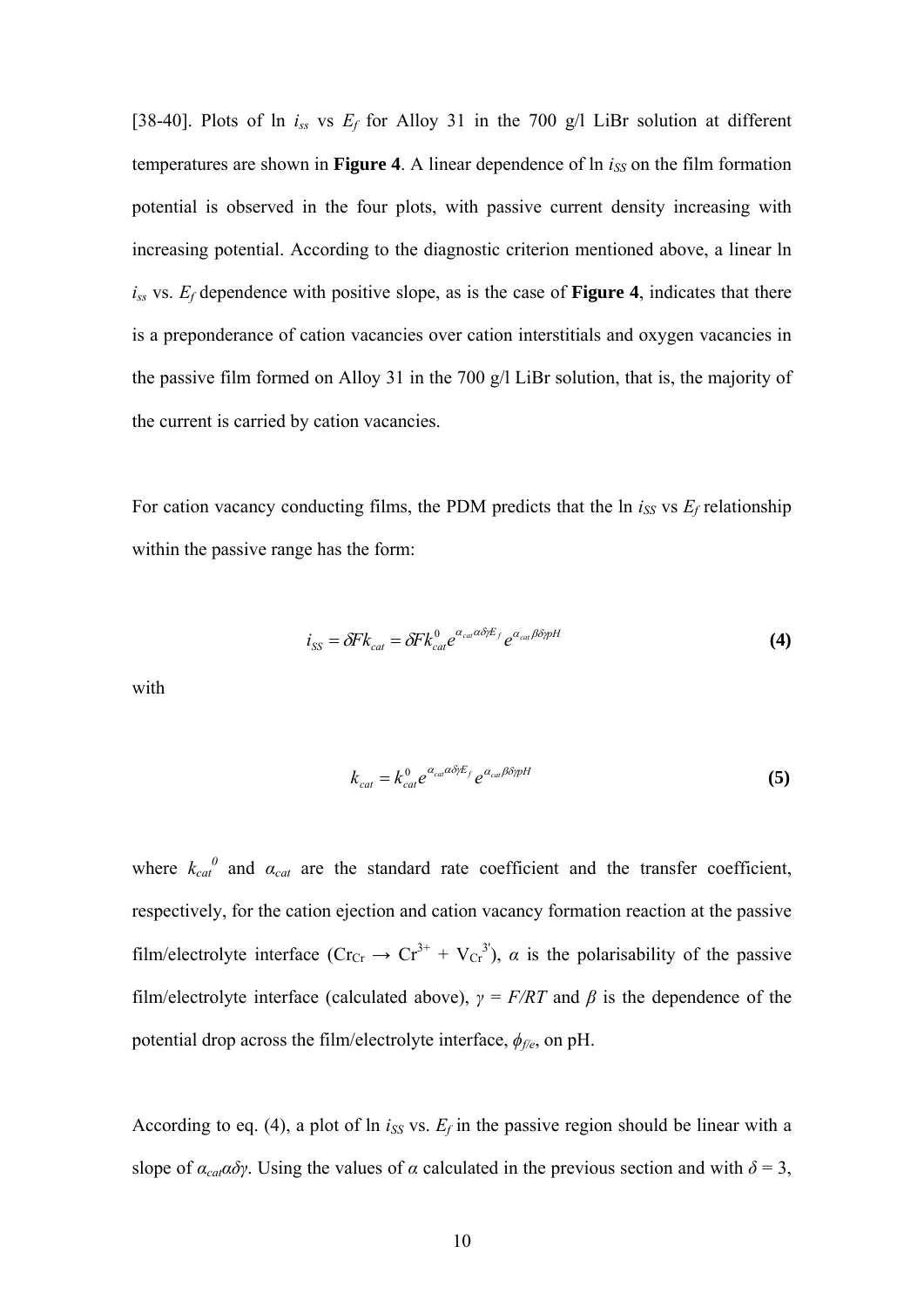the transfer coefficient for the cation ejection and cation vacancy formation reaction at the passive film/electrolyte interface,  $a_{cat}$ , can be calculated from the values of the slope of the lines in **Figure 4**. From the intercept at 0.0 V<sub>SHE</sub> of the straight line in **Figure 4** (ln  $\delta F k_{cat}^0 + \alpha_{cat} \beta \delta \gamma pH$ ), the value of the standard rate coefficient for the cation ejection and cation vacancy formation reaction at the film/electrolyte interface,  $k_{cat}^{0}$ , can be calculated, with pH = 6.80 and  $\beta$  = -0.005 V [25, 29, 30]. The calculated values of  $\alpha_{cat}$ and  $k_{cat}$ <sup>0</sup> are presented in **Figure 5**. The change of both parameters with increasing temperature is very similar.

It can be observed from **Figure 5** that  $a_{cat}$  values are rather low at the four studied temperatures. Low values of transfer coefficients have usually been found for passive film on iron and Fe-Cr alloys [29, 41-44]. In accordance with the activated complex theory, all electrochemical processes proceed via a transition state which is less stable than both reactants and products. The transfer coefficient provides an indication of how reactant-like or product-like the transition state is in terms of its electrical behaviour (charge development). Hence, the rather low *αcat* values indicate that the charge on the developing cation vacancy at the passive film/electrolyte interface is between 2.1- 34.5%, depending on the temperature of the system; in other words, the transition state is reactant-like, that is, little different from the initial state. From a physical point of view, since the rate coefficient *k* for an electrochemical process depends exponentially on the electrode potential and the transfer coefficient (eq. (5)), the low values of *αcat* indicate that a change in the formation potential, *Ef*, will have little effect on *k*.

With regard to the standard rate coefficient for the cation ejection and cation vacancy formation reaction at the film/electrolyte interface,  $k_{cat}^{0}$ , it can be observed from **Figure**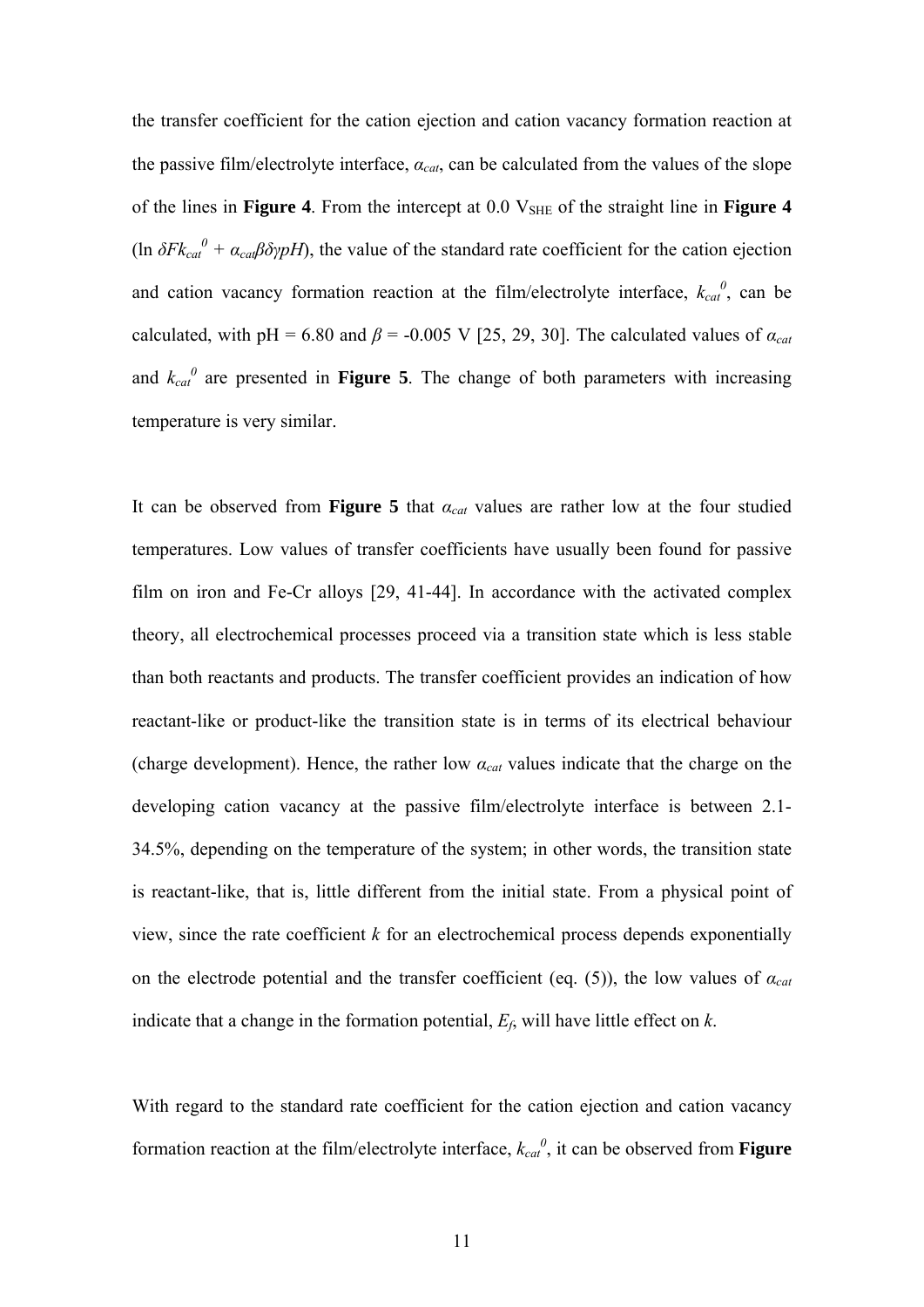**5** that its value increases abruptly with increasing electrolyte temperature, indicating that the formation of cation vacancies at the film/electrolyte interface is enhanced by rising the temperature of the system.

## **Capacitance results**

The electrochemical capacitance of the passive system was measured as a function of the applied potential to examine the semiconducting properties and defect structure of the passive films formed on Alloy 31. Mott-Schottky analysis was performed as a function of electrolyte temperature after passive film formation at different potentials within the passive range for 1 hour. From the imaginary component of the impedance (*Z"*) and the CPE exponents *n* determined in a previous work [18], it was possible to calculate the CPE parameter, Q, and then the interfacial capacitance using the following equation  $[18, 45]$ :

$$
C = \frac{(Q \cdot R)^{1/n}}{R} \tag{6}
$$

It is important to remark that capacitance is frequency dependant [46-53]. Several causes for the frequency dispersion have been proposed: (i) a non-uniform distribution of point defects through the passive film [46, 50, 53]; (ii) the contribution of surface states to the capacitance response (adsorption of anions, e.g. chlorides, or other species) [46, 50]; (iii) the ionic part of the space charge layer, which gives a contribution only at low frequencies due to the low ionic mobility, particularly in heavily doped materials where the space charge region is very thin (passive films generally satisfy these requirements) [46, 48, 51]; (iv) dielectric relaxation phenomena which occur throughout the space charge layer and the Helmholtz layer [46, 47, 50, 52]; (v) an amorphous and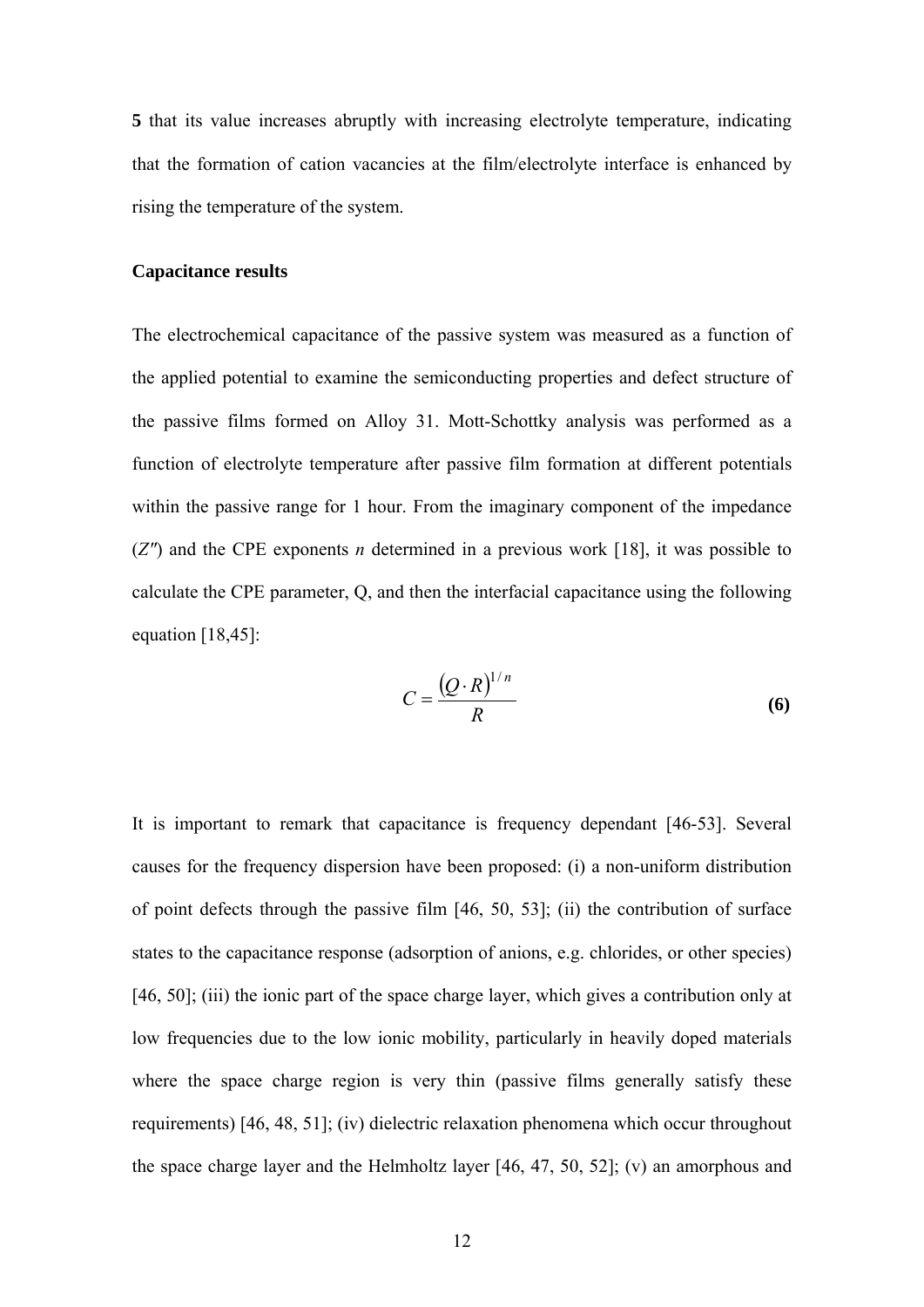strongly disordered semiconductor nature of passive films, characterised by a high density of localised states between the valence and the conduction band and whose charging leads to a strong frequency dependent capacitance behaviour [46, 49, 51, 53]; (vi) presence of deep donor states [46, 47, 51].

In a previous study [18] it has been demonstrated that the measured capacitance for Alloy 31 in heavy brine LiBr solutions becomes almost independent of frequency at 5 kHz. Therefore, a value of 5 kHz has been used in this work to eliminate capacitance dependence on frequency.

The measured capacitance of the passive system can be written as:

$$
\frac{1}{C} = \frac{1}{C_{SC}} + \frac{1}{C_H} \tag{7}
$$

where  $C_{SC}$  is the capacitance of the space charge layer and  $C_H$  the capacitance of the Helmholtz layer.

From eq. (7), the Mott-Schottky relations for *p*-type and *n*-type semiconductors are expressed by eqs. (8a) and (8b) respectively:

$$
\frac{1}{C^2} = \frac{1}{C_H^2} - \frac{2}{\varepsilon \varepsilon_0 e N_A} \left( E - E_{FB} - \frac{kT}{e} \right) \qquad \qquad p\text{-type} \qquad (8a)
$$

$$
\frac{1}{C^2} = \frac{1}{C_H^2} + \frac{2}{\varepsilon \varepsilon_0 e N_D} \left( E - E_{FB} - \frac{kT}{e} \right) \qquad \qquad \textbf{n-type} \tag{8b}
$$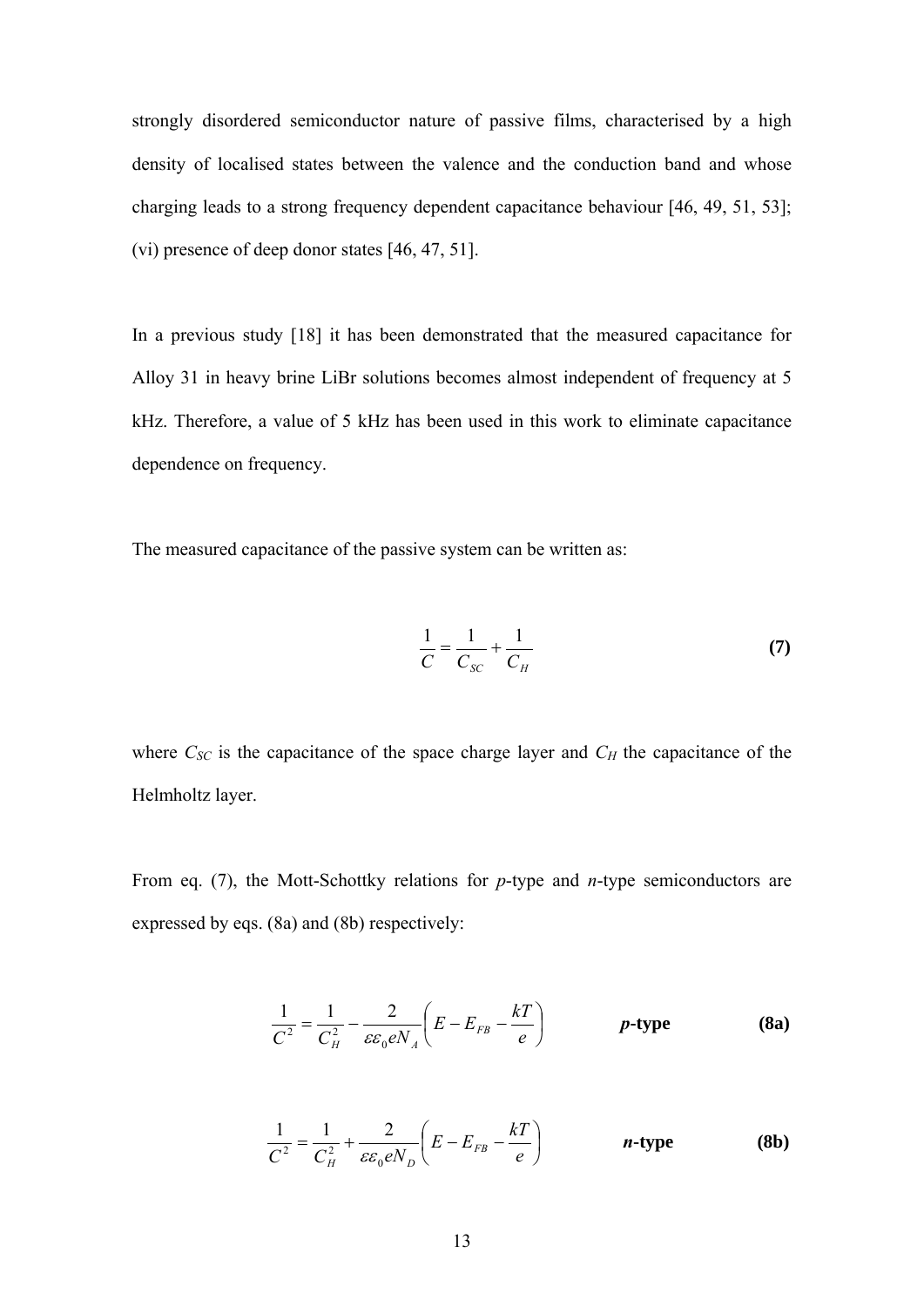where  $\varepsilon$  is the dielectric constant of the passive film (a value of 15.6 has been assumed for the chromium and iron oxides formed on austenitic stainless steels [46]), *ε0* is the vacuum permittivity  $(8.85 \cdot 10^{-14} \text{ F/cm})$ , *e* is the electron charge  $(1.602 \cdot 10^{-19} \text{ C})$ , *N<sub>A</sub>* and  $N_D$  are respectively the acceptor and donor densities,  $E_{FB}$  is the flat-band potential, *k* is the Boltzmann constant (1.38·10<sup>-23</sup> J/K) and *T* is the absolute temperature.

**Figure 6** shows the Mott-Schottky plots of the passive films formed on Alloy 31 at different formation potentials and temperatures. In general, two different regions with different capacitance response can be observed, below and above the flat-band potential, *EFB* (Regions I and II, respectively). In both regions, a Mott-Schottky type behaviour can be observed, that is, a linear relationship between  $C^2$  and *E*. In the more cathodic region (Region I,  $E \le E_{FB}$ ), the slope of the linear zone is negative (only discernible at 25 and 50 ºC) and the capacitance describes the behaviour of a *p*-type semiconductor, according to eq. (8a). On the other hand, in Region II ( $E > E_{FB}$ ), the slope of the linear zone is positive, indicating the properties of a *n*-type semiconductor. It is widely accepted that the semiconducting behaviour of Fe-Cr and Fe-Cr-Ni alloys reflects a duplex structure of passive films [19, 49, 52, 54-57]. This structure has been found to be rather complex, especially in highly alloyed stainless steels [19, 49, 56, 58-64]. The formation of a ternary inner Fe-Cr-Ni oxide layer with spinel structure has been proposed in the literature for passive films formed on highly alloyed stainless steels and nickel-base alloys [19, 49, 64, 65]. The inner layer of the passive film displays both *p*type and *n*-type semiconductivity. In the region close to the metal surface, the spinel oxide is enriched in Cr and behaves as a *p*-type semiconductor [65]. As the Cr content in the passive film decreases and Fe content increases near the outer hydroxide layer of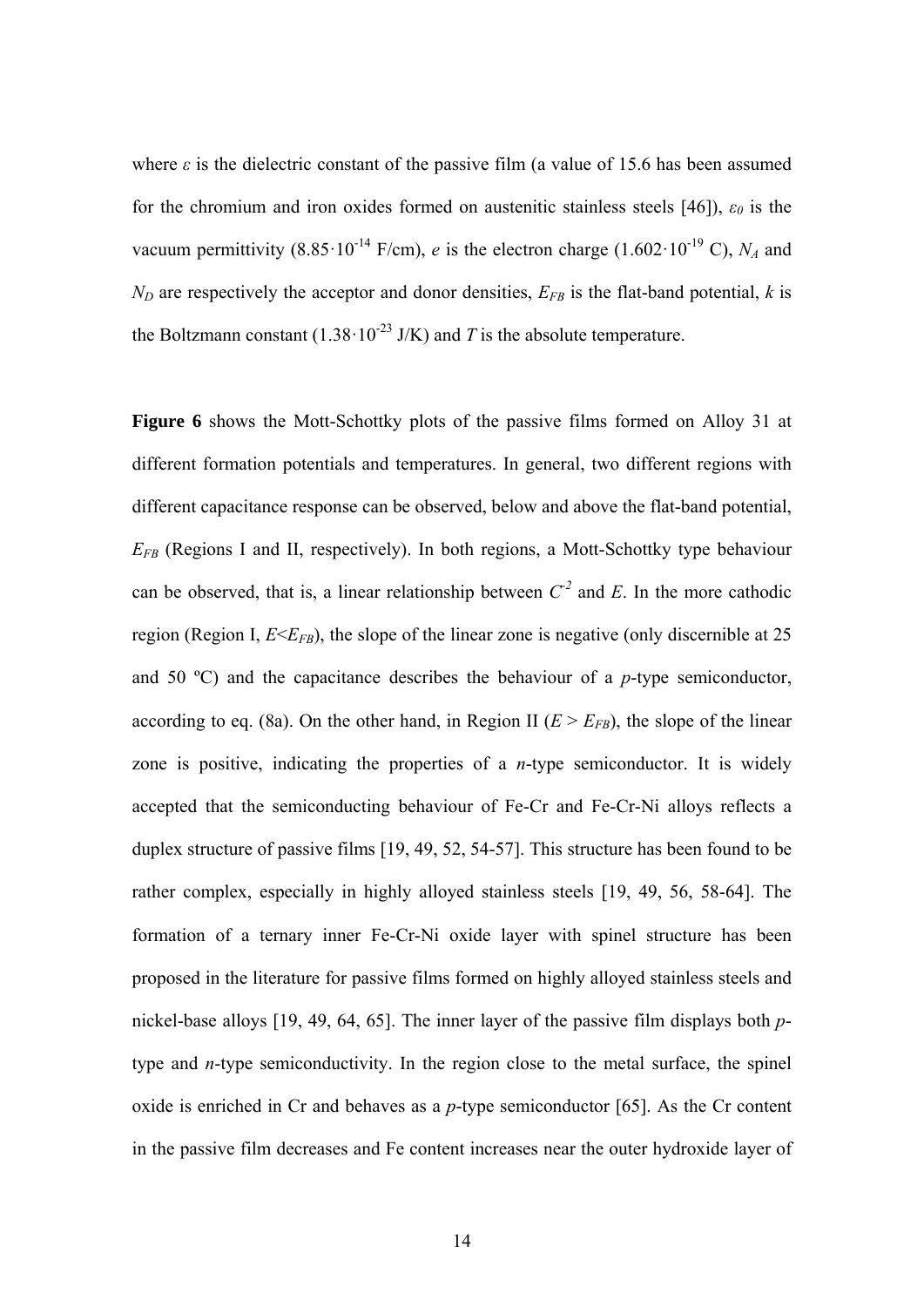the film, the spinel structure changes gradually from  $N_iCr_2O_4$  to  $N_iFe_2O_4$ , which has an inverse structure and behaves as an *n*-type semiconductor [65-69]. The outer layer of the passive film consists of a mixture of Cr and Fe hydroxides and oxy-hydroxides with *n*type semiconductivity too.

Thus, the capacitance response observed in Region I (**Figure 6**) is controlled by the electric structure of the mixed Fe-Cr-Ni spinel oxide in the region of the passive film close to the metal surface, whose dominant acceptor species are cation (chromium) vacancies,  $V_{Cr}^3$ . The behaviour observed in Region II is controlled by the electric structure of the Fe-Cr-Ni spinel oxide with a higher amount of Fe present in the inner region of the passive film near the outer hydroxide layer, whose predominant donor species are oxygen vacancies,  $V_o^{\bullet\bullet}$ , and/or cation interstitials,  $M_i^{\chi^+}$ . Fe and Cr hydroxides present in the outer region of the film may also influence the *n*-type semiconducting behaviour observed in Region II.

As mentioned above, the Mott-Schottky type behaviour in Region I is only discernible at low temperatures (**Figures 6a** and **6b**), especially at 25 ºC. At these two temperatures the slopes of the straight lines in Region I increase with formation potential. It has been reported in the literature [65, 70-74] that the concentration of Cr(III) in the passive films formed on stainless steels, Ni-Cr alloys and pure Cr increases with increasing formation potential within the passive region. The increase of Cr(III) within the passive film implies a decrease in the number of cation vacancies,  $V_{Cr}^{3'}$ , and consequently higher negative slopes in the  $p$ -type semiconductivity zone below the  $E_{FB}$  (Region I) according to eq. (8a). The absence of a linear zone with negative slope in Region I at high temperatures (**Figures 6c** and **6d**), can be explained in terms of a higher concentration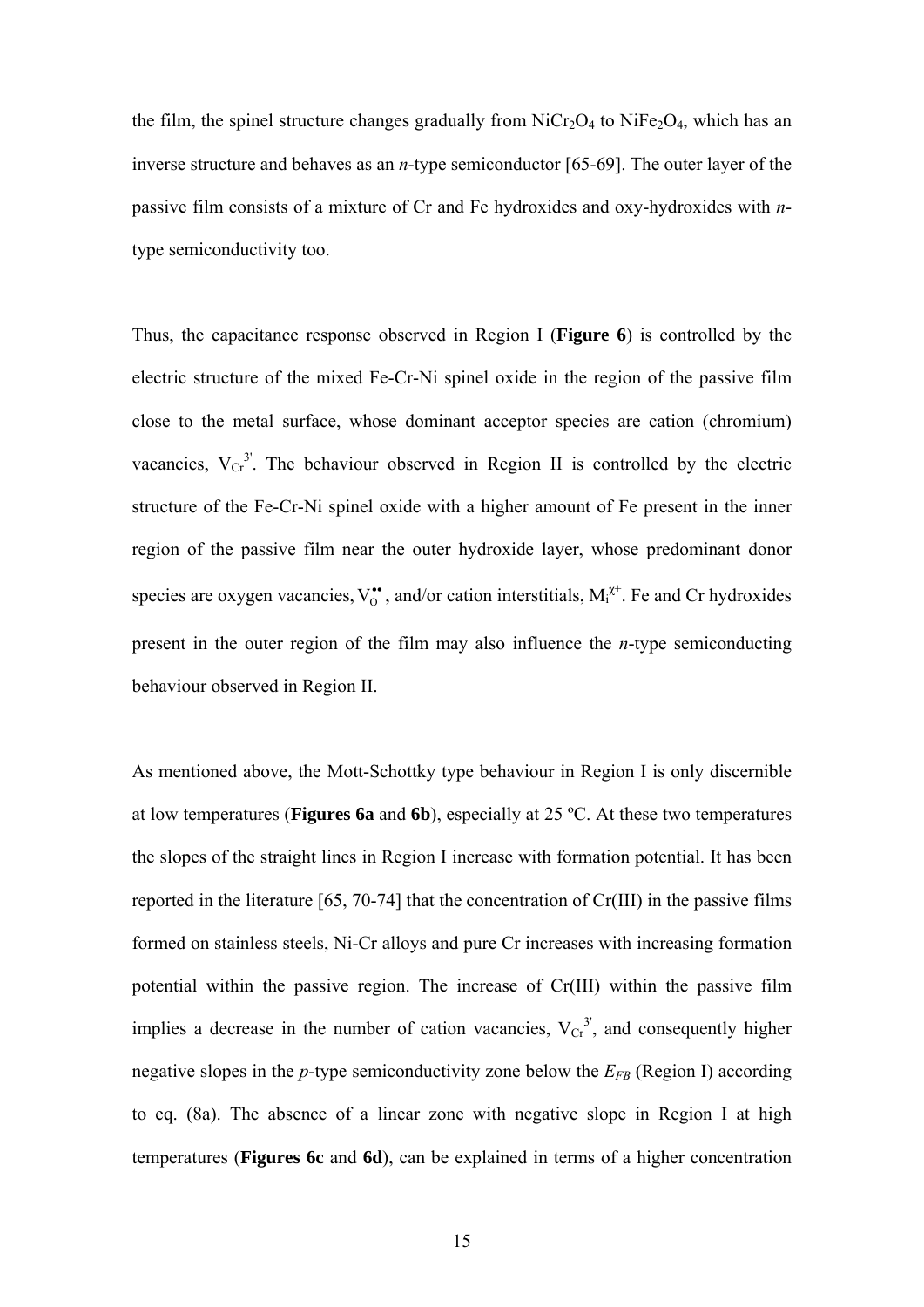of  $V_{Cr}^3$  in the Cr-enriched layer of the passive film close to the metal surface. As it has been observed above (**Figure 5**), the rate of cation vacancies formation is significantly enhanced at 75 and 100 °C, which results in an increase of  $V_{Cr}^{3'}$  density. As a consequence, at high temperatures the innermost layer of the passive film is highly defective and no longer behaves as a semiconductor, but as a metal-like conductor. In Region II of **Figure 6**, the main effect of the solution temperature is a substantial increase in capacitance values (a decrease in  $C^2$ ), which indicates an increase in the conductivity of the Fe-enriched spinel oxide layer or a decrease in the thickness of this layer with temperature, as it will be explained below.

Acceptor and donor densities  $(N_A \text{ and } N_D)$  can be determined for *p*-type and *n*-type semiconductors from the slopes of the linear zones in Regions I and II (**Figure 6**) using equations (8a) and (8b), respectively. **Figure 7** shows the values of  $N_A$  and  $N_D$  at different formation potentials and temperatures.

It can be seen from **Figure 7** that the density of defects is of the order of  $10^{20}$ - $10^{21}$  cm<sup>-3</sup>, similar to the results obtained by other authors for stainless steels [18, 54, 60, 75, 76]. The density of cation vacancies,  $N_A$ , is always higher than the density of oxygen vacancies or cation interstitials, *N<sub>D</sub>*, regardless of the solution temperature. This fact can be related to the presence of bromide anions in the solution. According to the PDM [22, 33], aggressive anions such as bromides adsorb into the surface oxygen vacancies:

$$
V_O^{\bullet\bullet} + Br^- \to Br_O^{\bullet} \tag{9}
$$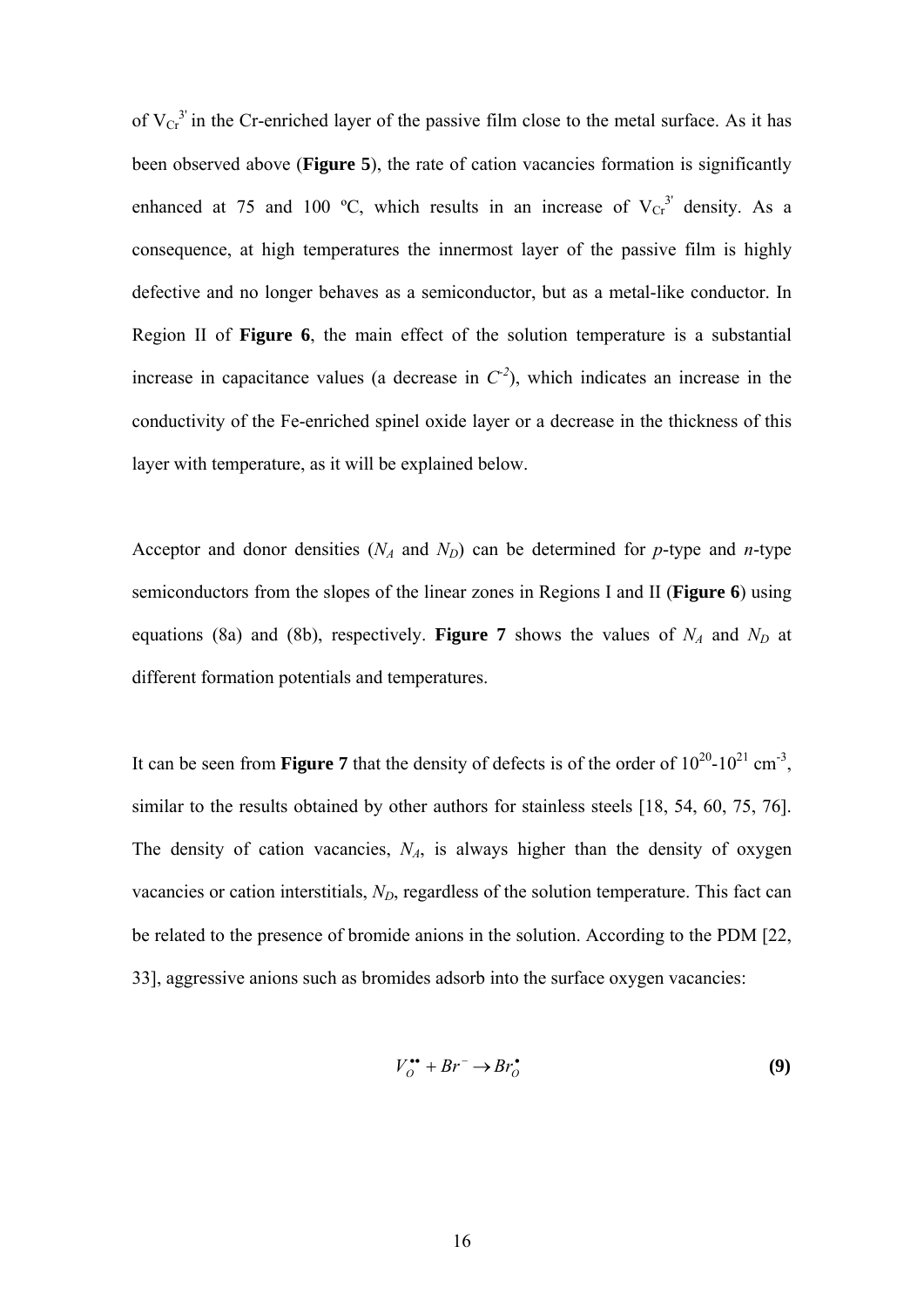where  $Br_0^*$  represents a bromide anion adsorbed into an oxygen vacancy in the film/electrolyte interface. The system responds to the loss of oxygen vacancies by generating cation vacancy/oxygen vacancy pairs via a Schottky-pair type of reaction:

$$
\text{Null} \to V_M^{\chi'} + \left(\frac{\chi}{2}\right) V_O^{\bullet \bullet} \tag{10}
$$

where  $V_M^{\chi'}$  represents a generic cation vacancy. The oxygen vacancies continue reacting with additional *Br*<sup>*a*</sup> at the film/electrolyte interface to generate additional cation vacancies. Hence, the generation of cation vacancies through eqs. (9) and (10) is autocatalytic.

The higher density of cation vacancies over oxygen vacancies and metal interstitials is consistent with the result obtained from the diagnostic criterion of the PDM concerning the relationship between  $\ln i_{SS}$  and  $E_f$ , explained above (eq. (4)). This criterion has been used to identify the predominant crystallographic defect type within the passive film, which has been found to be cation vacancy. However, although cation vacancies are the main defects within the passive film and determine the *p*-type semiconductivity of the innermost layer, Mott-Schottky analysis has also revealed an *n*-type semiconducting behaviour, with oxygen vacancies and/or cation interstitials acting as donor species. Therefore, the diagnostic criteria provided by the PDM should be used along with the Mott-Schottky analysis to avoid possible ambiguities [18].

Regarding the influence of temperature on the density of defects within the passive film, it can be observed from **Figure 7** that  $N_A$  and  $N_D$  increase with increasing temperatures,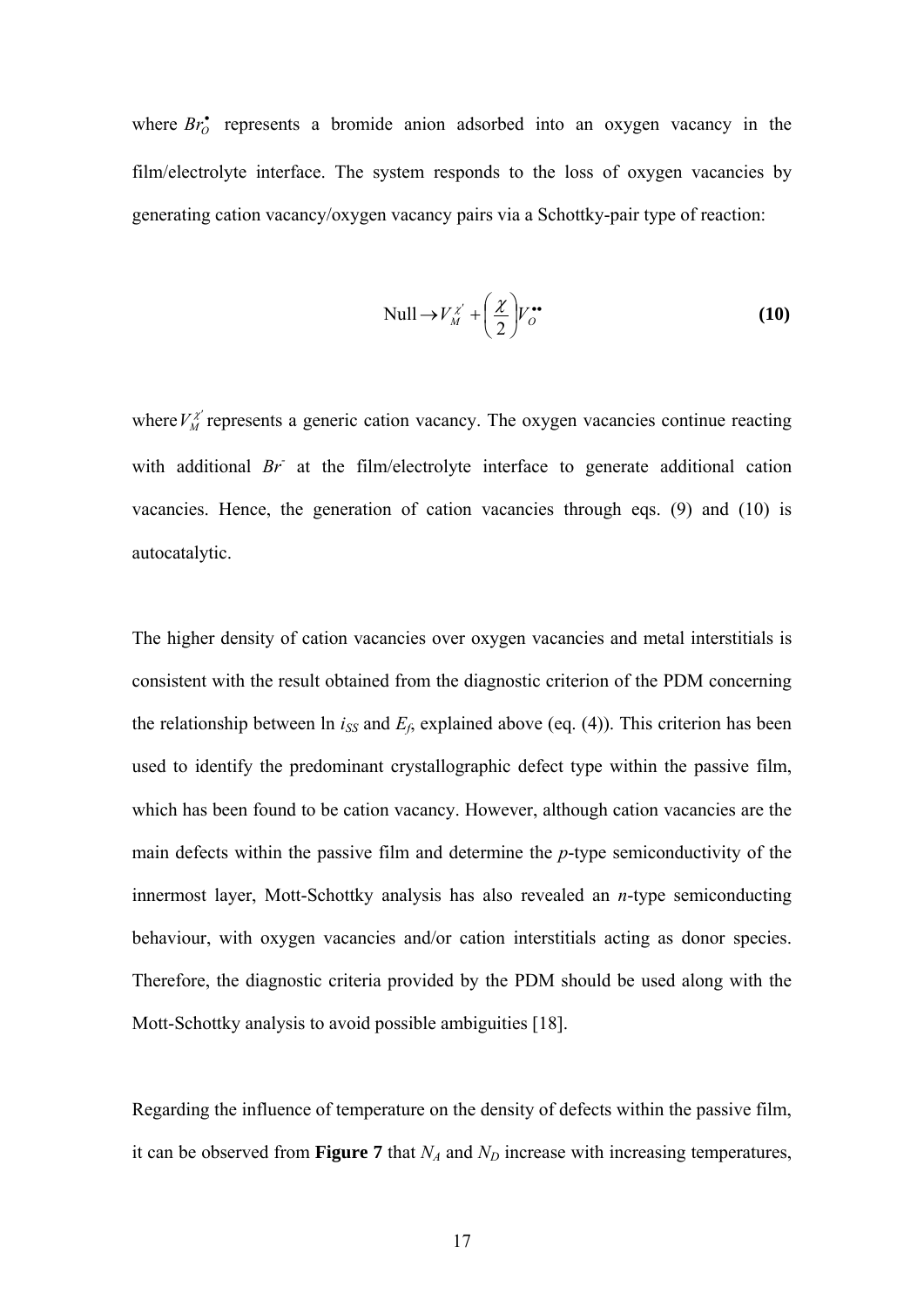indicating a more disordered structure and hence worse protective properties of passive films formed at high temperatures. The increase of  $N_A$  and  $N_D$  with temperature can be explained considering the influence of temperature on the rate coefficients for vacancy generation reactions. It has been demonstrated above that the rate coefficient for the cation vacancy formation reaction,  $k_{cat}^{0}$ , increases markedly with increasing solution temperatures (**Figure 5**). Moreover, temperature will also enhance the generation of cation vacancies via eqs. (9) and (10) [31], which accounts for the more pronounced increase of  $N_A$  with temperature and the higher degree of degeneration of the  $p$ -type layer of the passive film. At 75 and 100  $\textdegree$ C,  $N_A$  is extremely high and cannot be determined unequivocally by Mott-Schottky analysis, since at these temperatures the structure of the region of the film close to the metal surface is very degenerate and M-S approximation becomes invalid.

The  $I/C^2$  vs. *E* plots shown in **Figure 6** exhibit a minimum in the flat-band potential region. Therefore, the measured capacitance should not be derived from a single space charge region, but from two regions [18, 48, 77]. In a metal/film/electrolyte system, space charge regions can be formed in the film either at the film/electrolyte interface or at the metal/film interface [78]. Therefore, according to the results of M-S analysis, two space charge regions appear at the metal/inner layer and outer layer/electrolyte interfaces. The capacitance of these space charge regions,  $C_{SC}$ , can be obtained from the measured capacitance values using eq. (7).

It is usually assumed that the Helmholtz layer capacitance is so large compared with the space charge layer capacitance that the total capacitance measured can be treated as the space charge layer capacitance and the potential drop caused by the applied potential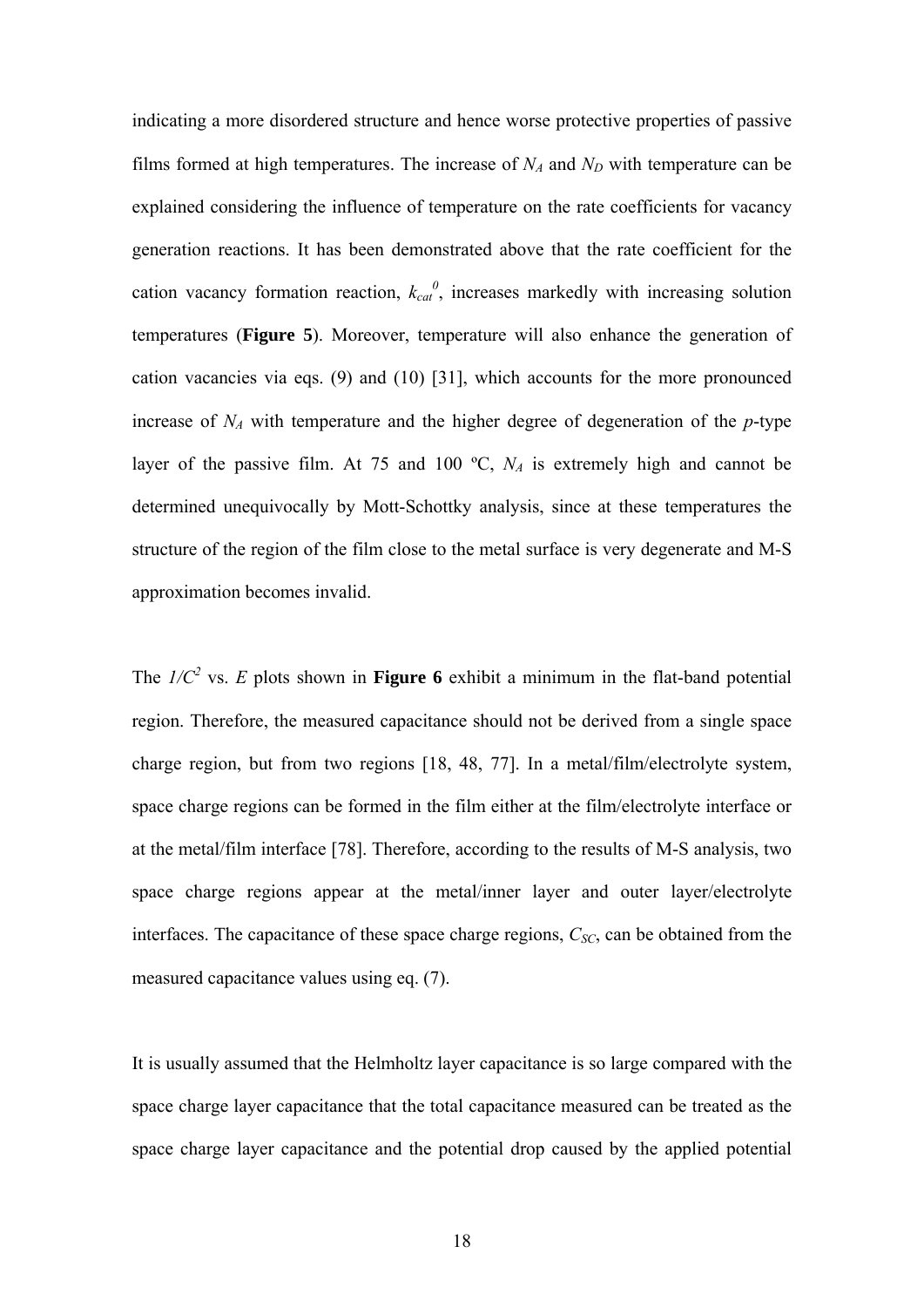occurs entirely within the space charge region. However, charging of the Helmholtz layer capacitance cannot always be neglected. In fact, several studies [79, 80] have demonstrated that a significant part of the potential difference at the semiconductor/electrolyte interface extends to the Helmholtz layer in the solution. Therefore,  $C_H$  should not be neglected, particularly in highly doped semiconductors, such as passive films [18, 52, 80]. It can be assumed that at  $E = E_{FB}$ ,  $C_H$  is equal to the total measured capacitance, since no depletion layer exists at this potential and the contribution of the space charge or the passive film to the total capacitance values is negligible [47, 81]. From **Figure 6**  $C_H$  values were estimated to be 15-24  $\mu$ F cm<sup>-2</sup> at 25 <sup>o</sup>C, 32-42 μF cm<sup>-2</sup> at 50 <sup>o</sup>C, 47-54 μF cm<sup>-2</sup> at 75 <sup>o</sup>C and 60-76 μF cm<sup>-2</sup> at 100 <sup>o</sup>C.

The thickness of the space charge layers formed within the passive film can be calculated from the *C<sub>SC</sub>* values determined at the formation potential (thickness of the *n*type space charge layer) and at the most negative potential (thickness of the *p*-type space charge layer). Thicknesses have been calculated with the expression for a parallel plane condenser [48, 82]:

$$
C_{SC} = \frac{\varepsilon \cdot \varepsilon_0}{W} \tag{11}
$$

where  $W$  is the space charge layer thickness. **Table 2** gives the thickness values of the space charge layers formed within the passive film (*p*-type layer and *n*-type layer, *Wp* and  $W_n$ , respectively) for Alloy 31 at different film formation potentials and temperatures. It can be observed that the thickness of the space charge layers increases with increasing formation potentials, regardless of the temperature of the system. This increase is more pronounced in the case of the *n*-type layer  $(W_n)$ , which is coherent with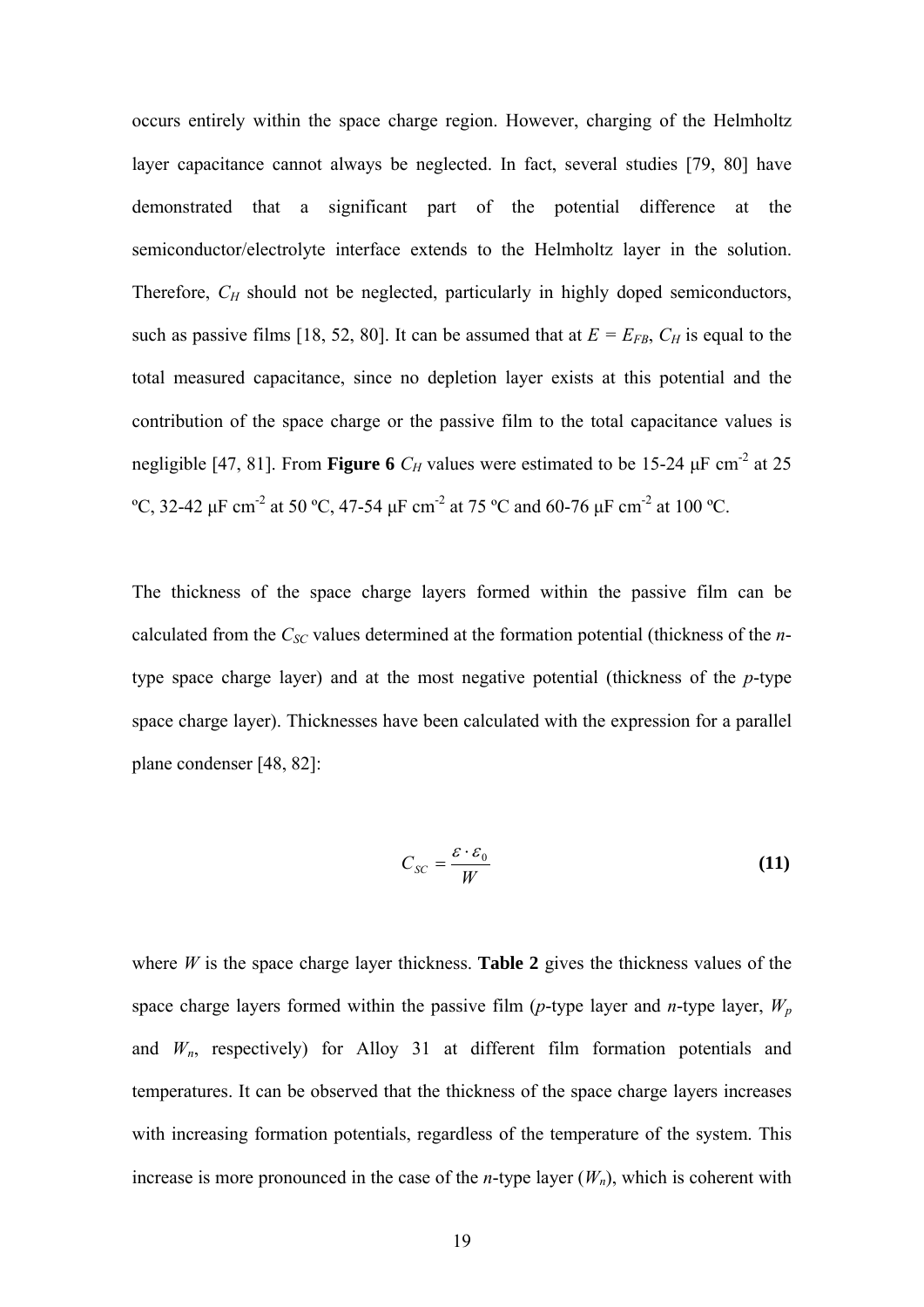the higher degree of defectiveness of the *p*-type layer. In fact, at 75 and 100 ºC the thickness of the space charge layer developed in the region of the film near the metal  $(W_p)$  cannot be calculated from the space charge layer capacitances, since at these high temperatures this layer no longer behaves as a semiconductor (**Figures 6c** and **6d**). As a consequence, at 75 and 100 ºC, only the thickness of the *n*-type layer has been calculated from capacitance measurements. It can also be observed from **Table 2** that  $W_p$  and  $W_n$  decrease significantly with increasing temperatures, which is closely related to the higher density of defects found in the passive films formed at higher temperatures (**Figure 7**). These films are less compact, more conductive and have worse protective properties than those formed at lower temperatures.

The magnitude of the total thickness of the space charge layers developed within the passive films (**Table 2**) is in good agreement with the thickness of passive films formed on stainless steels, which is in the range of 1-3 nm [59]. **Figure 8** shows the variation of the total thickness of both space charge regions ( $W_{SC} = W_p + W_n$ ) with film formation potential at different temperatures. There is a linear relationship between  $W_{SC}$  and  $E_f$ , indicating that the electric field across the space charge regions is constant and independent of the applied formation potential. A decrease in  $W_{SC}$  with increasing temperatures can also be observed. Several authors working with passive systems [31, 83] have observed an increase in the passive film thickness with increasing temperatures, in spite of the higher conductivity due to a rise in the density of charge carriers. Hence, the decrease of the total thickness of the space charge layers  $(W_{SC})$  with increasing temperatures clearly indicates that this thickness cannot be regarded as the thickness of the whole passive film, but as an "effective thickness" directly related to the degree of degeneration and to the protective properties of the passive film.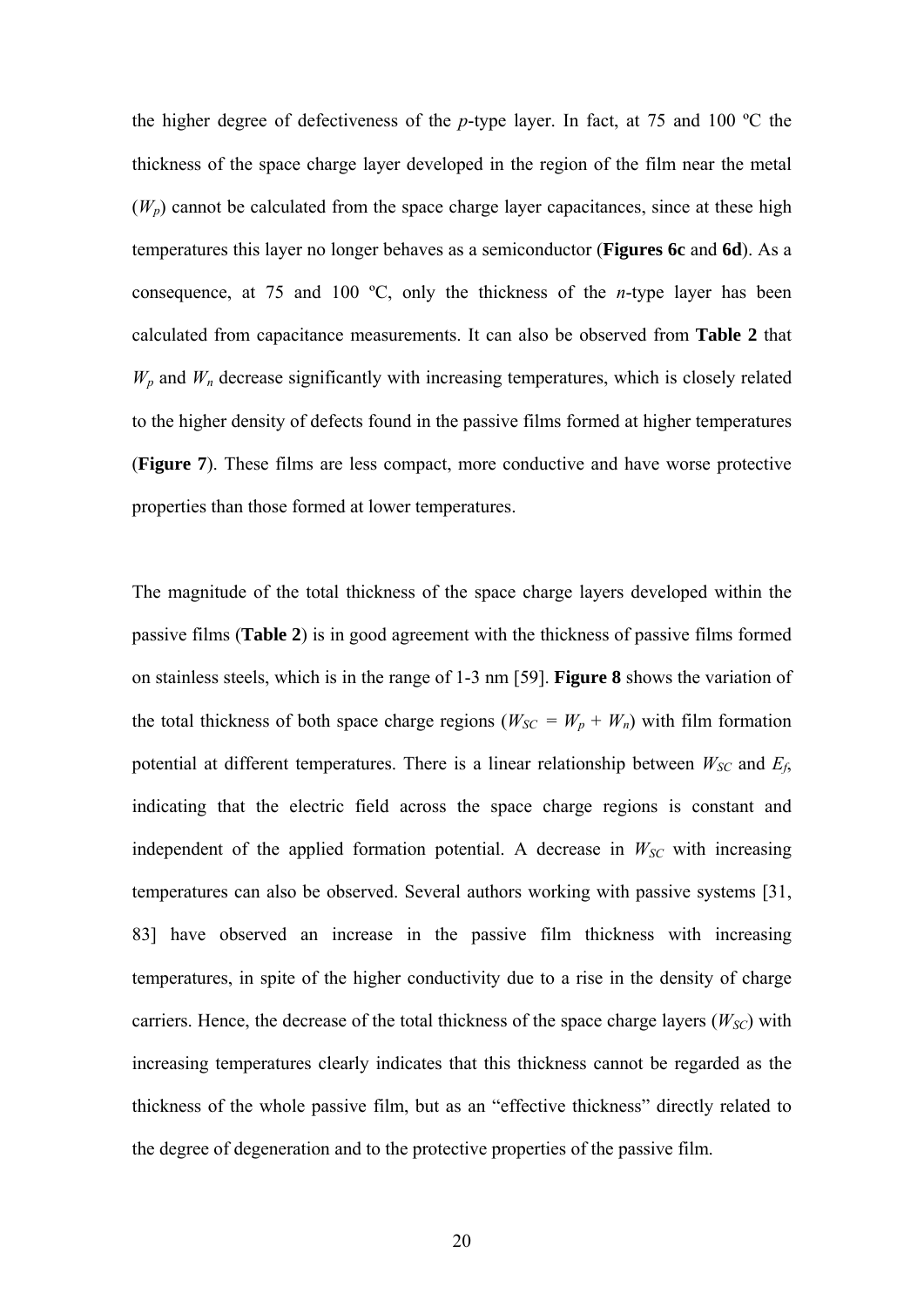## **4. CONCLUSIONS**

The polarisability of the passive film/solution interface, *α*, decreases from 0.8 (25º C) to 0.3 (100º C). These values indicate that the fraction of the applied potential which drops in the Helmholtz layer decreases with increasing temperatures, increasing therefore the potential drop at the metal/film interface.

The logarithm of the steady-state current density, ln *i<sub>SS</sub>*, increases linearly with applied potential at the four studied temperatures. According to the PDM, this result indicates that cation vacancies are the dominant defect in the passive films formed anodically on Alloy 31 in a 700 g/l LiBr solution.

The standard rate coefficient for the reaction of cation vacancies formation at the film/solution interface,  $k^0_{cat}$ , increases abruptly with increasing temperatures. Thus, as temperature rises, the number of cation vacancies generated at the film/solution interface will increase. This increase in  $k^0_{cat}$  results in an increase of the steady-state passive current density with temperature.

The density of defects within the passive film increases significantly with temperature, especially the density of cation vacancies in the region of the passive film close to the metal surface. At 75 and 100º C, the innermost region becomes highly defective and its electronic behaviour resembles that of a metal-like conductor.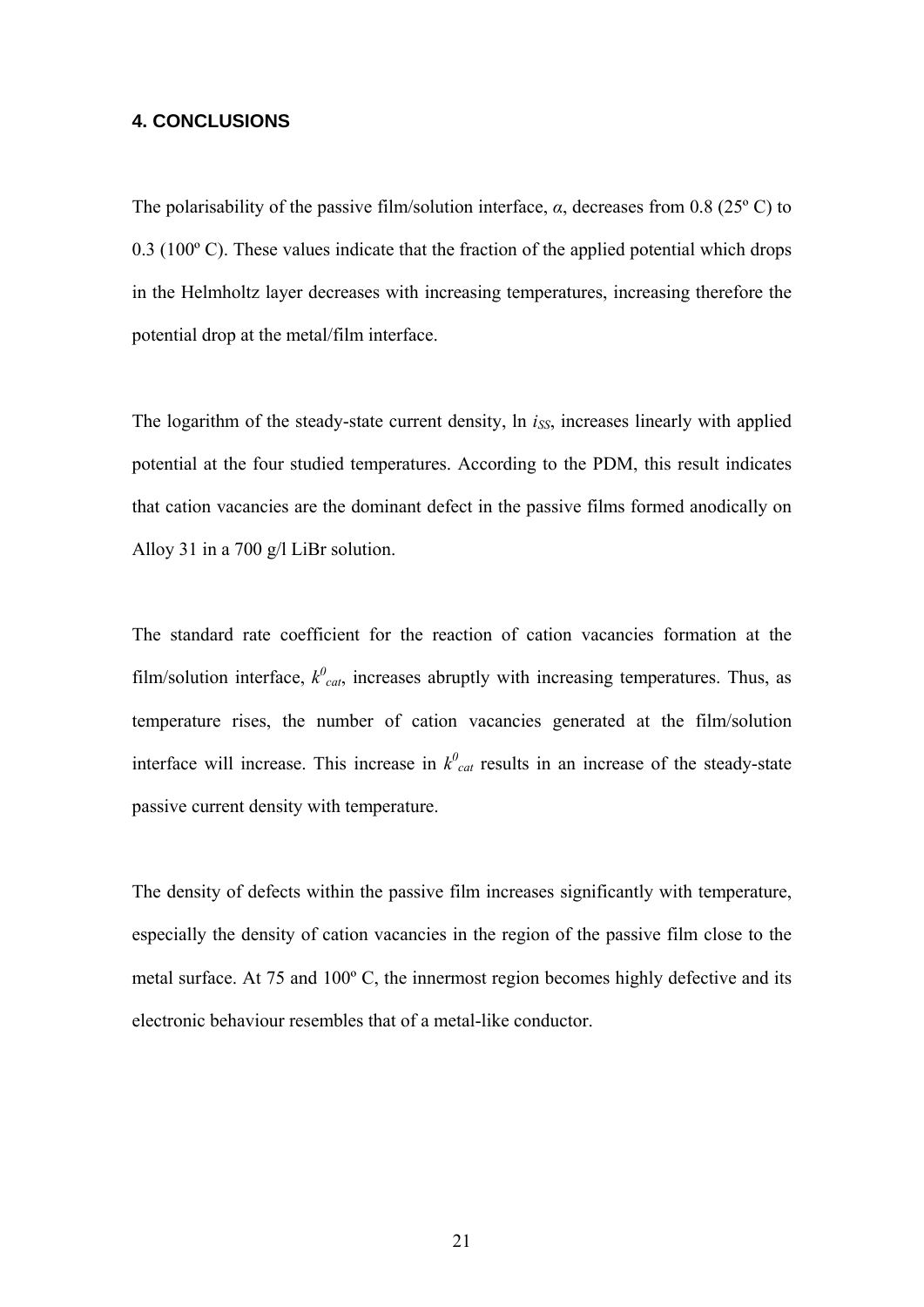The thickness of the space charge layers developed at the interfaces decreases with increasing temperatures. This is closely related to the higher density of defects found in the passive films formed at high temperatures, which are more conductive and have worse protective properties than those formed at lower temperatures. This result indicates that the total thickness of the space charge layers  $(W_{SC})$  cannot be regarded as the thickness of the whole passive film, but as an "effective thickness" directly related to the degree of degeneration and to the protective properties of the passive film.

## **ACKNOWLEDGEMENTS**

We wish express our gratitude to the Ministerio de Ciencia e Innovación (Project CTQ2009-07518), for the economical support of this research, to Thyssen Krupp for supplying the materials, and to Dr. M. Asunción Jaime for her translation assistance.

## **REFERENCES**

- [1] P. Bermejo, F. J. Pino, F. Rosa, *Sol. Energy* **2010**, *84*, 1503.
- [2] U. Desideri, S. Proietti, P. Sdringola, *Appl. Energ.* **2009**, *86*, 1376.
- [3] Z. S. Lu, R. Z. Wang, Z. Z. Xia, X. R. Lu, C. B. Yang, Y. C. Ma, G. B. Ma, *Renew. Energ.* **2013**, *50*, 299.
- [4] Y. Fan, L. Luo, B. Souyri, *Renew. Sust. Energ. Rev.* **2007**, *11*, 1758.
- [5] L. Garousi Farshi, S. M. S. Mahmoudi, M. A. Rosen, M. Yari, M. Amidpour, *Energ. Convers. Manage.* **2013**, *65*, 13.
- [6] S. Popli, P. Rodgers, V. Eveloy, *Appl. Therm. Eng.* **2013**, *50*, 918.
- [7] S. Jiangzhou, R. Z. Wang, *Appl. Therm. Eng.* **2001**, *21*, 1161.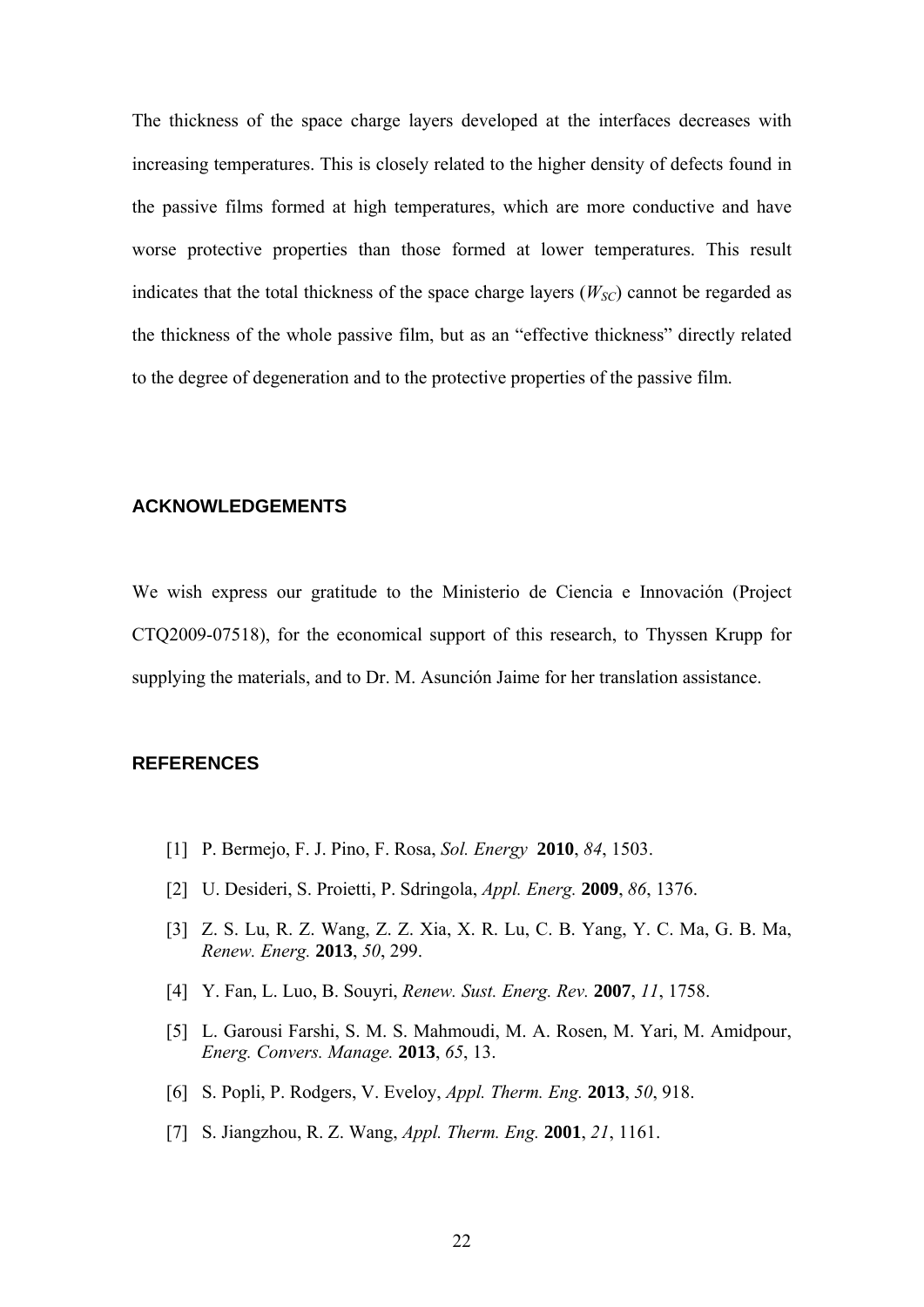- [8] J. L. Guiñón, J. García-Antón, V. Pérez-Herranz, G. Lacoste, *Corrosion* **1994**, *50*, 240.
- [9] A. Igual-Muñoz, J. García-Antón, S. López Nuévalos, J. L. Guiñón, V. Pérez-Herranz, *Corros. Sci.* **2004**, *46*, 2955.
- [10] E. Blasco-Tamarit, A. Igual-Muñoz, J. García-Antón, D. M. García-García, *Corros. Sci.* **2006**, *48*, 863.
- [11] E. Blasco-Tamarit, A. Igual-Muñoz, J. García-Antón, D. García-García, *Corros. Sci.* **2008**, *50*, 1848.
- [12] V. Guiñón-Pina, A. Igual-Muñoz, J. García-Antón, *Corros. Sci.* **2009**, *51*, 2406.
- [13] R. Leiva-García, M. J. Muñoz-Portero, J. García-Antón, *Corros. Sci.* **2010**, *52*, 950.
- [14] R. Sánchez-Tovar, M. T. Montañés, J. García-Antón, *Corros. Sci.* **2010**, *52*, 722.
- [15] R. M. Fernández-Domene, E. Blasco-Tamarit, D. M. García-García, J. García-Antón, *Corros. Sci.* **2012**, *63*, 304.
- [16] R. M. Fernández-Domene, E. Blasco-Tamarit, D. M. García-García, J. García-Antón, *Electrochim. Acta* **2011**, *58*, 264.
- [17] R. M. Fernández-Domene, E. Blasco-Tamarit, D. M. García-García, J. García-Antón, *Corros. Sci.* **2012**, *55*, 40.
- [18] R. M. Fernández-Domene, E. Blasco-Tamarit, D. M. García-García, J. García-Antón, *Electrochim. Acta* **2013**, *95*, 1.
- [19] R. M. Fernández-Domene, E. Blasco-Tamarit, D. M. García-García, J. García-Antón, *Thin Solid Films* **2014**, *558*, 252.
- [20] E. Blasco-Tamarit, D. M. García-García, J. García-Antón, *Corros. Sci.* **2011**, *53*, 784.
- [21] C. Y. Chao, L. F. Lin, D. D. Macdonald, *J. Electrochem. Soc.* **1981**, *128*, 1187.
- [22] D. D. Macdonald, *J. Electrochem. Soc.* **1992**, *139*, 3434.
- [23] E. Sikora, J. Sikora, D. D. Macdonald, *Electrochim. Acta* **1996**, *41*, 783.
- [24] D. D. Macdonald, *Pure Appl. Chem.* **1999**, *71*, 951.
- [25] D. D. Macdonald, A. Sun, N. Priyantha, P. Jayaweera, *J. Electroanal. Chem.*  **2004**, *572*, 421.
- [26] I. Nicic, D. D. Macdonald, *J. Nucl. Mater.* **2008**, *379*, 54.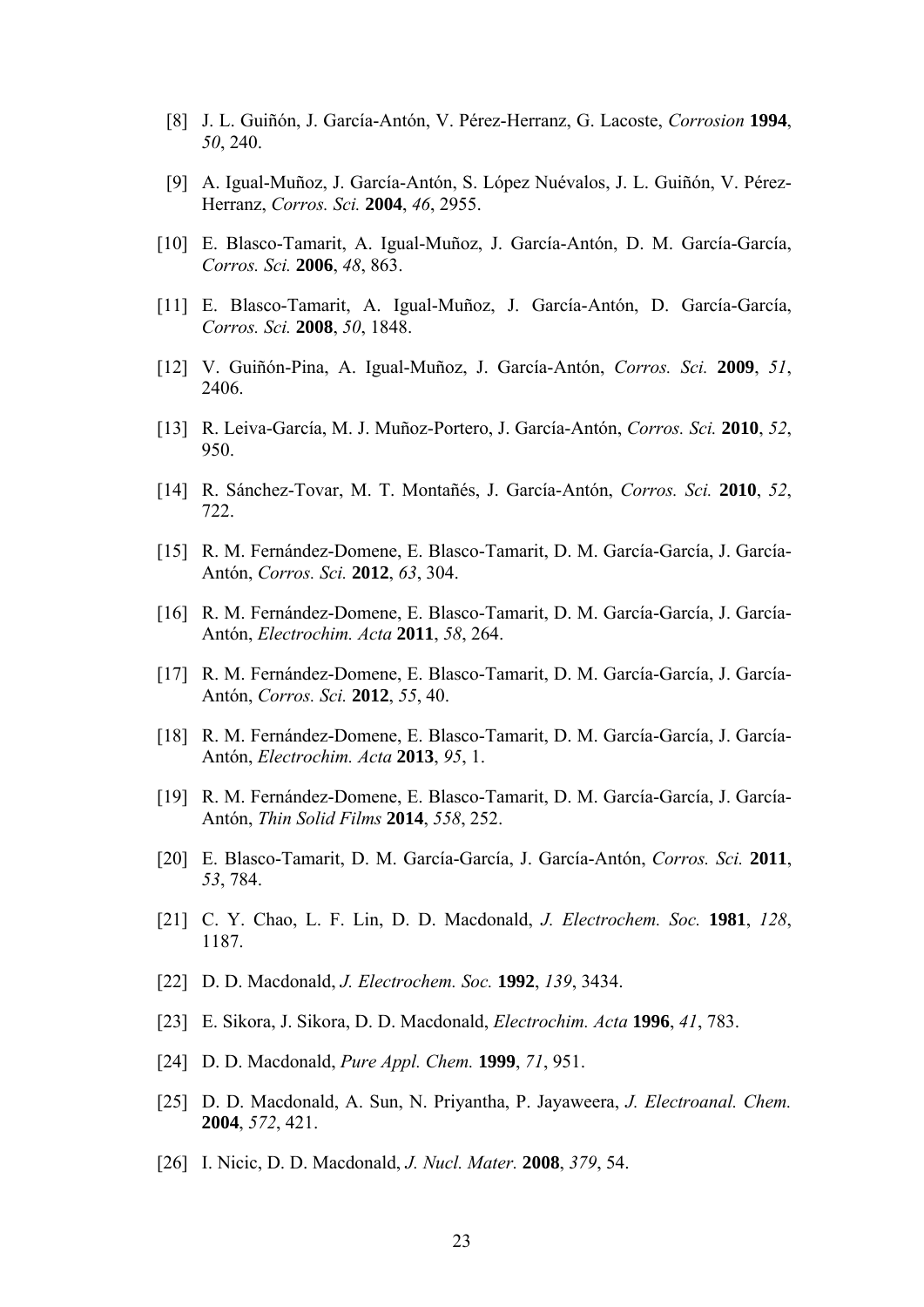- [27] J. Sikora, E. Sikora, D. D. Macdonald, *Electrochim. Acta* **2000**, *45*, 1875.
- [28] D. D. Macdonald, *Electrochim. Acta* **2011**, *56*, 1761.
- [29] D. D. Macdonald, A. Sun, *Electrochim. Acta* **2006**, *51*, 1767.
- [30] D. D. Macdonald, *J. Nucl. Mater.* **2008**, *379*, 24.
- [31] K. Park, S. Ahn, H. Kwon, *Electrochim. Acta* **2011**, *56*, 1662.
- [32] Z. Jiang, X. Dai, H. Middleton, *Mater. Chem. Phys.* **2011**, *126*, 859.
- [33] L. F. Lin, C. Y. Chao, D. D. Macdonald, *J. Electrochem. Soc.* **1981**, *128*, 1194.
- [34] T. Haruna, D. D. Macdonald, *J. Electrochem. Soc.* **1997**, *144*, 1574.
- [35] Y. Zhang, D. D. Macdonald, M. Urquidi-Macdonald, G. R. Engelhardt, R. B. Dooley, *Corros. Sci.* **2006**, *48*, 3812.
- [36] H. P. Meissner, J.W. Tester, *Ind. Eng. Chem. Process Des. Develop.* **1972**, *11*, 128.
- [37] H. P. Meissner, C. L. Kusik, J. W. Tester, *AIChE J.* **1972**, *18*, 661.
- [38] D. D. Macdonald, M. Urquidi-Macdonald, *J. Electrochem. Soc.* **1990**, *137*, 2395.
- [39] D. D. Macdonald, S. R. Biaggio, H. Song, *J. Electrochem. Soc.* **1992**, *139*, 170.
- [40] E. Sikora, D. D. Macdonald, *Solid State Ionics* **1997**, *94*, 141.
- [41] X. Zhang, J. C. Wren, I. Betova, M. Bojinov, *Electrochim. Acta* **2011**, *56*, 5910.
- [42] M. Metikos-Hukovic, R. Babic, Z. Grubac, Z. Petrovic, N. Lajçi, *Corros. Sci.*  **2011**, *53*, 2176.
- [43] S. J. Ahn, H. S. Kwon, D. D. Macdonald, *J. Electrochem. Soc.* **2005**, *152*, B482.
- [44] Y. Zhang, M. Urquidi-Macdonald, G. R. Engelhardt, D. D. Macdonald, *Electrochim. Acta* **2012**, *69*, 1.
- [45] C. Valero Vidal, A. Igual-Muñoz, *Electrochim. Acta* **2010**, *55*, 8445.
- [46] A. D. Paola, *Electrochim. Acta* **1989**, *34*, 203.
- [47] W. P. Gomes, D. Vanmaekelbergh, *Electrochim. Acta* **1996**, *41*, 967.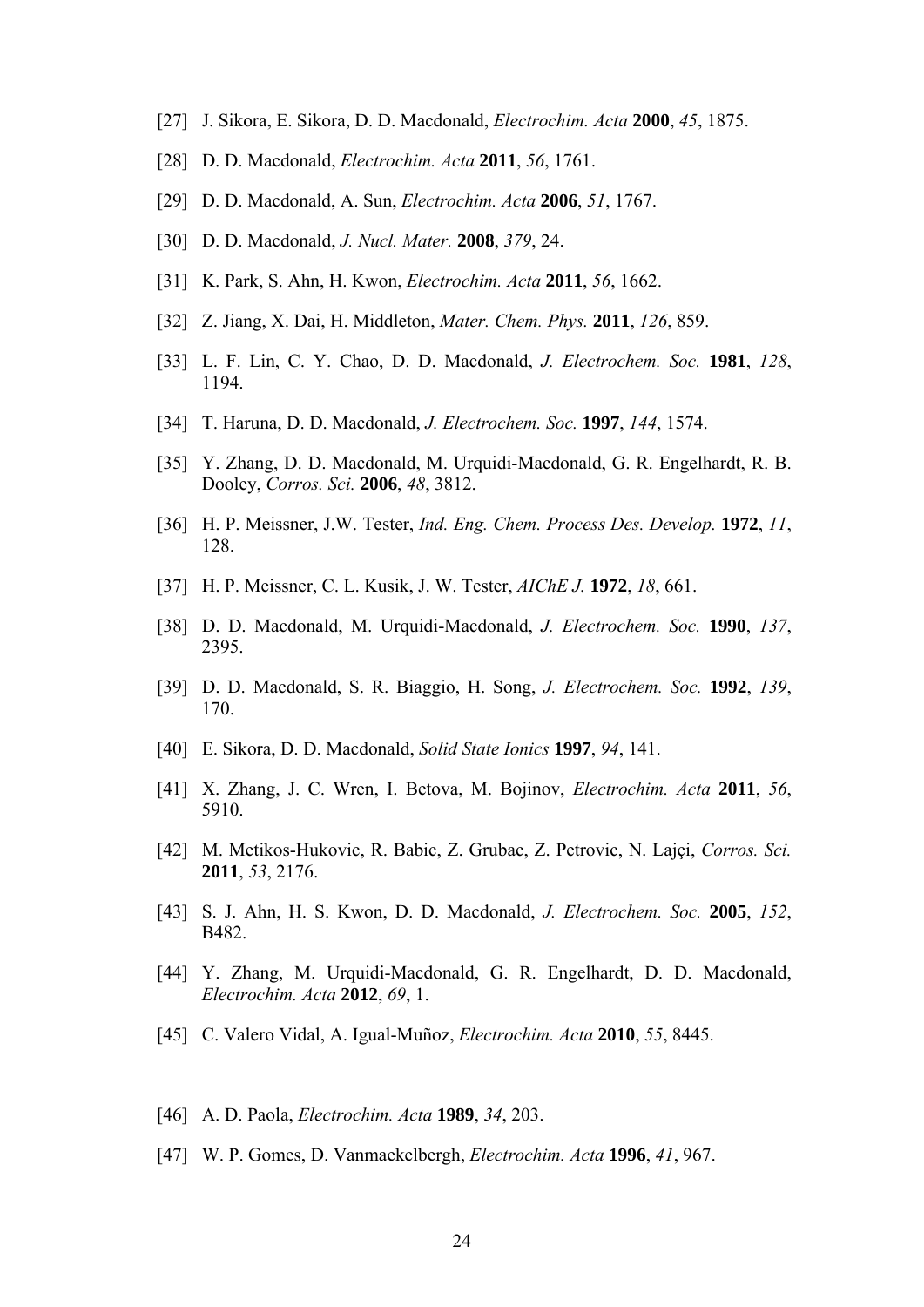- [48] M. Da Cunha Belo, N. E. Hakiki, M. G. S. Ferreira, *Electrochim. Acta* **1999**, *44*, 2473.
- [49] T. L. S. Wijesinghe, D. J. Blackwood, *Corros. Sci.* **2008**, *50*, 23.
- [50] J. Amri, T. Souier, B. Malki, B. Baroux, *Corros. Sci.* **2008**, *50*, 431.
- [51] L. Hamadou, A. Kadri, N. Benbrahim, *Appl. Surf. Sci.* **2005**, *252*, 1510.
- [52] N. E. Hakiki, S. Boudin, B. Rondot, M. Da Cunha Belo, *Corros. Sci.* **1995**, *37*, 1809.
- [53] D. G. Li, J. D. Wang, D. R. Chen, *Electrochim. Acta* **2012**, *60*, 134.
- [54] N. E. Hakiki, M. Da Cunha Belo, A. M. P. Simoes, M. G. S. Ferreira, *J. Electrochem. Soc.* **1998**, *145*, 3821.
- [55] I. Olefjord, B. Brox, U. Jelvestam, *J. Electrochem. Soc.* **1985**, *132*, 2854.
- [56] G. Lothongkum, S. Chaikittisilp, A. W. Lothongkum, *Appl. Surf. Sci.* **2003**, *218*, 203.
- [57] L. Freire, M. J. Carmezim, M. G. S. Ferreira, M. F. Montemor, *Electrochim. Acta* **2010**, *55*, 6174.
- [58] T. L. S. Wijesinghe, D. J. Blackwood, *Appl. Surf. Sci.* **2006**, *253*, 1006.
- [59] C.-O. A. Olsson, D. Landolt, *Electrochim. Acta* **2003**, *48*, 1093.
- [60] M. J. Carmezim, A. M. P. Simoes, M. F. Montemor, M. Da Cunha Belo, *Corros. Sci.* **2005**, *47*, 581.
- [61] Z. Feng, X. Cheng, C. Dong, L. Xu, X. Li, *Corros. Sci.* **2010**, *52*, 3646.
- [62] S. Ningshen, U. Kamachi Mudali, V. K. Mittal, H. S. Khatak, *Corros. Sci.*  **2007**, *49*, 481.
- [63] M. Da Cunha Belo, B. Rondot, C. Compere, M. F. Montemor, A. M. P. Simoes, M. G. S. Ferreira, *Corros. Sci.* **1998**, *40*, 481.
- [64] T. L. S. L. Wijesinghe, D. J. Blackwood, *J. Electrochem. Soc.* **2007**, *154*, C16.
- [65] T. Dan, T. Shoji, Z. Lu, K. Sakaguchi, J. Wang, E. H. Han, W. Ke, *Corros. Sci.* **2010**, *52*, 1228.
- [66] B. Beverskog, I. Puigdomenech, *Corrosion* **1999**, *55*, 1077.
- [67] M. Da Cunha Belo, M. Walls, N. E. Hakiki, J. Corset, E. Picquenard, G. Sagon, D. Noël, *Corros. Sci.* **1998**, *40*, 447.
- [68] Y. H. Hou, Y.L. Zhao, Z.W. Liu, H.Y. Yu, X.C. Zhong, W.Q. Qiu, D.C. Zeng, L.S. Wen, *J. Phys. D: Appl. Phys.* **2010**, *43*, 445003 (7pp).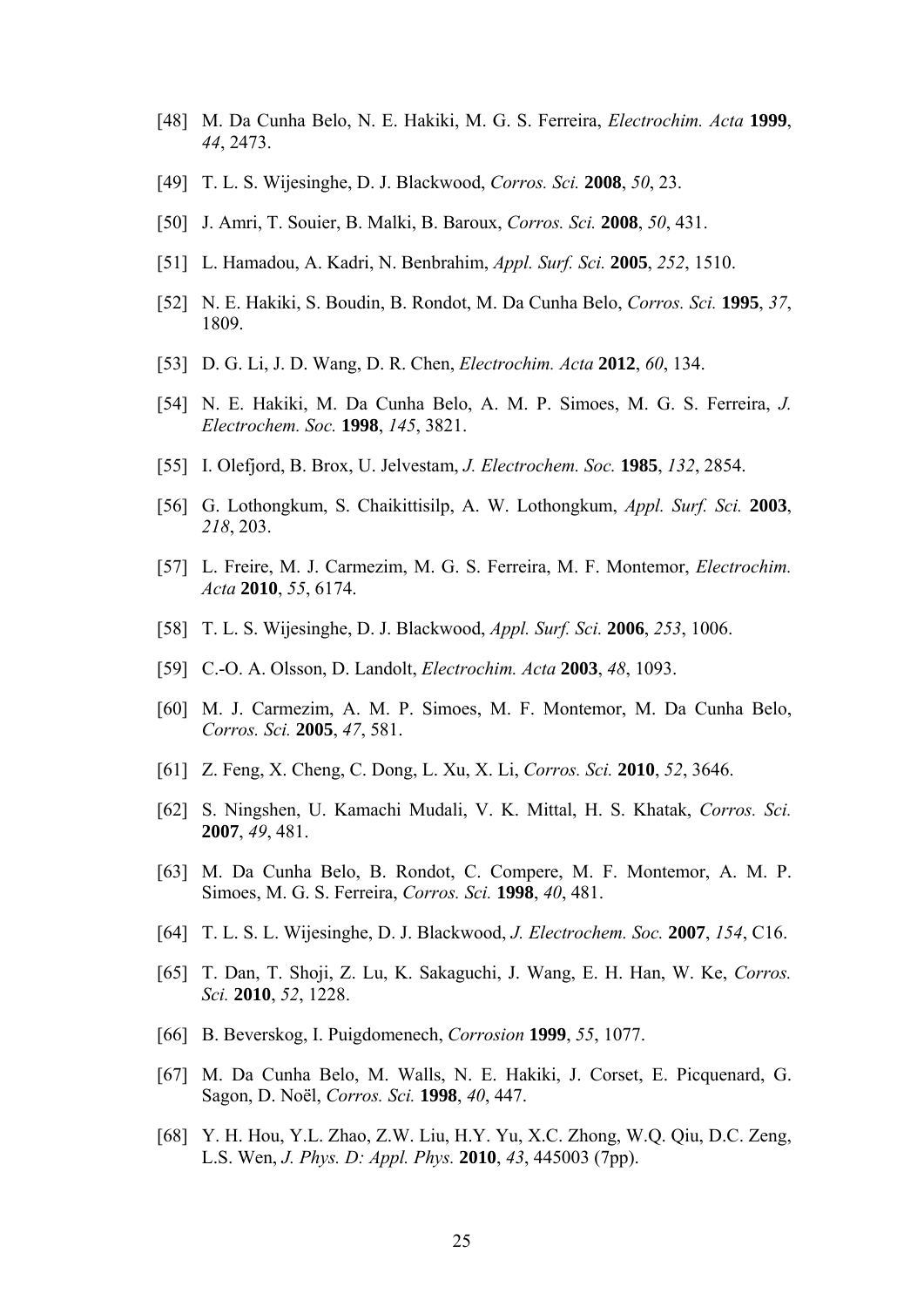- [69] S. H. Lee, S. J. Yoon, G. J. Lee, H. S. Kim, C. H. Yo, K. Ahn, D. H. Lee, K. H. Kim, *Mater. Chem. Phys.* **1999**, *61*, 147.
- [70] L. Wegrelius, F. Falkenberg, I. Olefjord, *J. Electrochem. Soc.* **1999**, *146*, 1397.
- [71] A. C. Lloyd, J. J. Noël, S. McIntyre, D. W. Shoesmith, *Electrochim. Acta*  **2004**, *49*, 3015.
- [72] M. Uemura, T. Yamamoto, K. Fushimi, Y. Aoki, K. Shimizu, H. Habazaki. *Corros. Sci.* **2009**, *51*, 1554.
- [73] N. Padhy, R. Paul, U. Kamachi Mudali, B. Raj, *Appl. Surf. Sci.* **2011**, *257*, 5088.
- [74] C. Sunseri, S. Piazza, F. Di Quarto, *J. Electrochem. Soc.* **1990**, *137*, 2411.
- [75] I. Toor, J. Y. Kwon, H. S. Kwon, *J. Electrochem. Soc.* **2008**, *155*, C495.
- [76] L. Pons, M. L. Délia, R. Basséguy, A. Bergel, *Electrochim. Acta* **2011**, *56*, 2682.
- [77] H. Tsuchiya, S. Fujimoto, O. Chihara, T. Shibata, *Electrochim. Acta* **2002**, *47*, 4357.
- [78] A. Goossens, M. Vazquez, D. D. Macdonald, *Electrochim. Acta* **1996**, *41*, 35.
- [79] J. O. Bockris, *J. Appl. Phys.* **1981**, *52*, 808.
- [80] K. Uosaki, H. Kita, *J. Electrochem. Soc.* **1983**, *130*, 895.
- [81] N. E. Hakiki, M. Da Cunha Belo, *J. Electrochem. Soc.* **1996**, *143*, 3088.
- [82] J. Pan, C. Leygraf, R. F. A. Jargelius-Pettersson, J. Linden, *Oxid. Met.* **1998**, *50*, 431.
- [83] A. M. P. Simoes, M. G. S. Ferreira, G. Lorang, M. Da Cunha Belo, *Electrochim. Acta* **1991**, *36*, 315.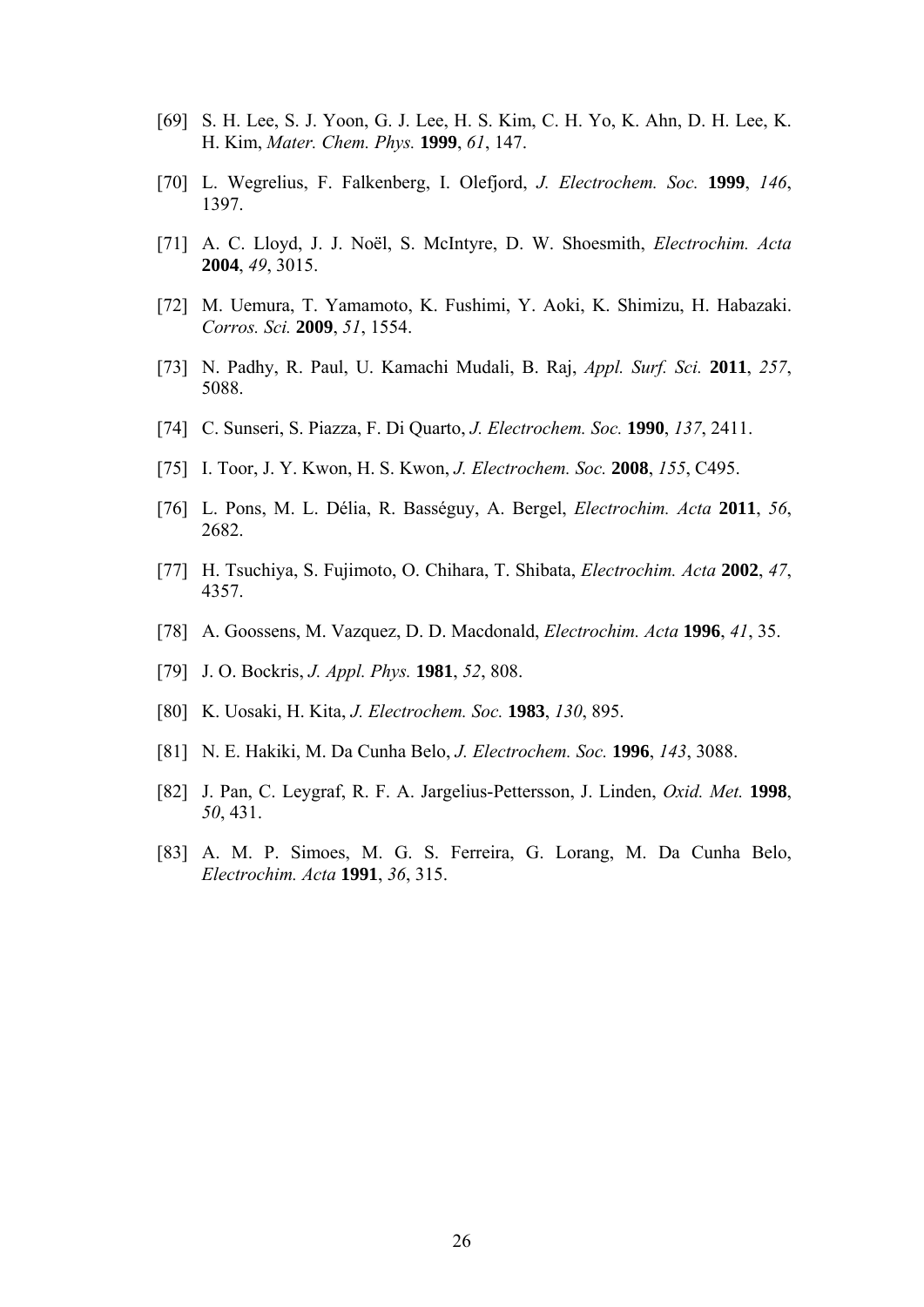#### Tables captions

Table 1. Values of molality,  $m_{Libr}$ , mean ionic activity coefficient,  $γ_+$ , and activity,  $a_{Libr}$ , of LiBr solutions at different temperatures.

Table 2. Thicknesses of the *p*-type  $(W_p)$  and *n*-type  $(W_n)$  space charge layers developed in the passive films formed on Alloy 31 in the 700 g/l LiBr solution, at different temperatures and at different film formation potentials within the passive region.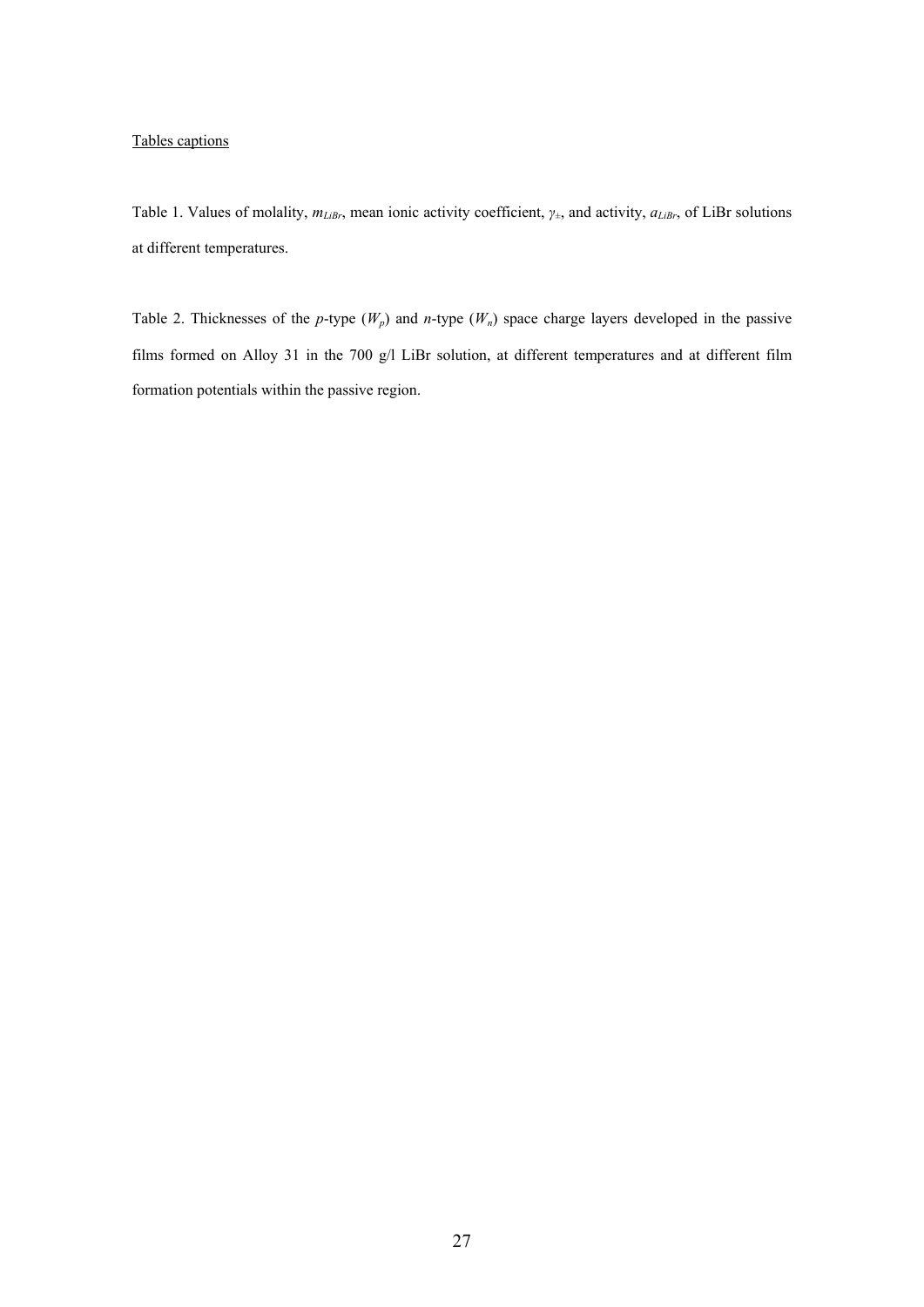#### Figures captions

Fig. 1. Potentiodynamic polarisation curves of Alloy 31 in the different LiBr solutions at (a) 25º C, (b) 50º C, (c) 75º C and (d) 100º C.

Fig. 2. Plots of pitting potential,  $E_p$ , versus logarithm of LiBr activity, ln  $a_{Libr}$ , for Alloy 31 at different temperatures.

Fig. 3. Effect of solution temperature on the current transient of Alloy 31 in the 700 g/l LiBr solution when stepping the applied potential from a cathodic value of -1  $V_{Ag/AgCl}$  to a passive value of -0.1  $V_{Ag/AgCl}$ .

Fig. 4. Plots of logarithm of the steady-state passive current density, ln *iss*, versus film formation potential,  $E_f$ , for Alloy 31 in the 700 g/l LiBr solution at different temperatures.

Fig. 5. Calculated values of the transfer coefficient  $\alpha_{cat}$  and the standard rate coefficient  $k_{cat}^0$  for the cation vacancy formation reaction at the passive film/electrolyte interface, for Alloy 31 in the 700 g/l LiBr solution at different temperatures.

Fig. 6. Mott-Schottky plots of Alloy 31 in the 700 g/l LiBr solution at different film formation potentials and at (a) 25 ºC, (b) 50º C, (c) 75º C and (d) 100º C.

Fig. 7. (a) Acceptor and (b) donor densities for Alloy 31 in the 700 g/l LiBr solution at different temperatures and at different film formation potentials within the passive region.

Fig. 8. Estimated values of the total thickness of the space charge regions developed in the passive film of Alloy 31 ( $W_{SC}$ ) as a function of the film formation potential, in the 700 g/l LiBr solution at different temperatures.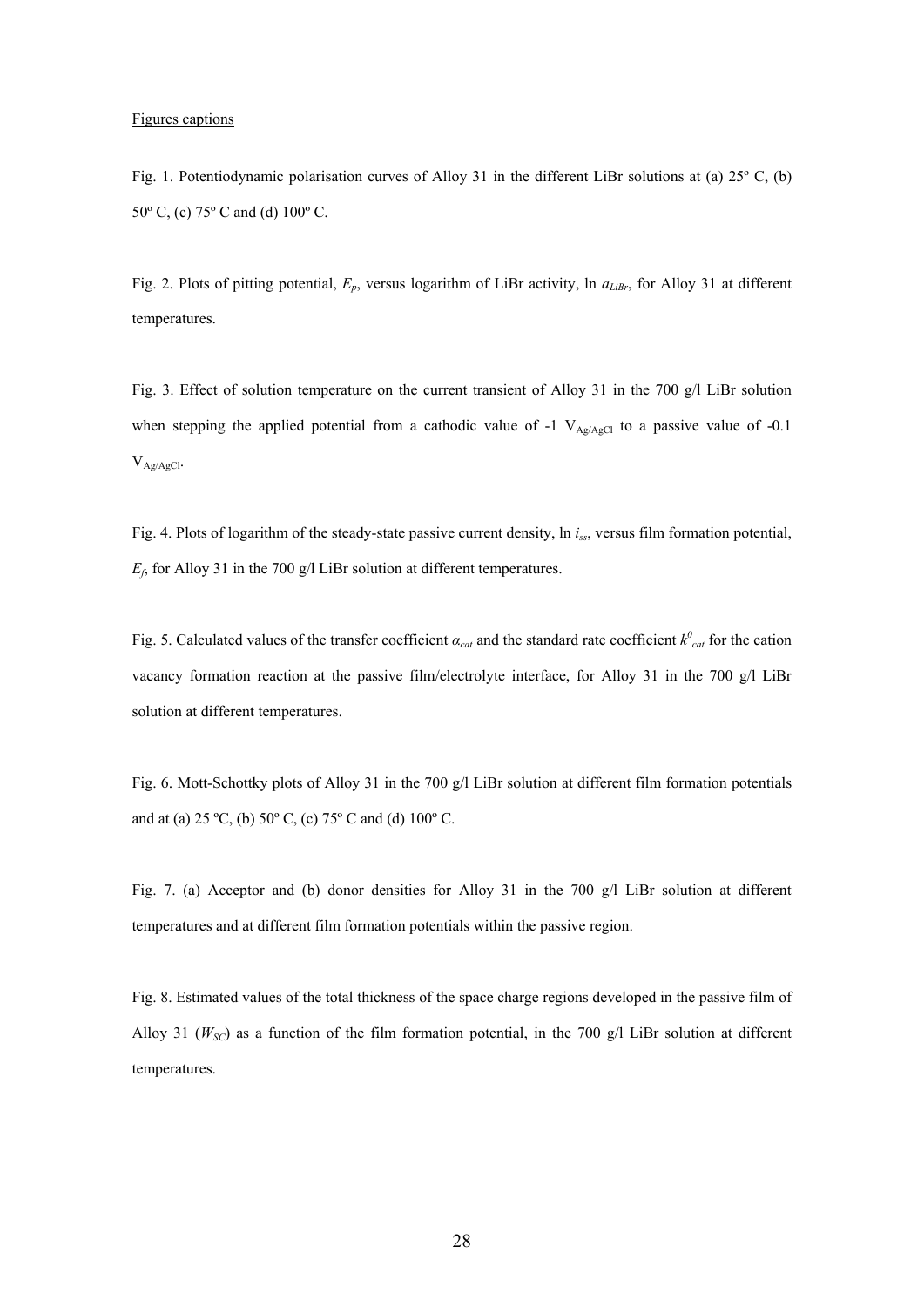



**(a)** 



**(b)**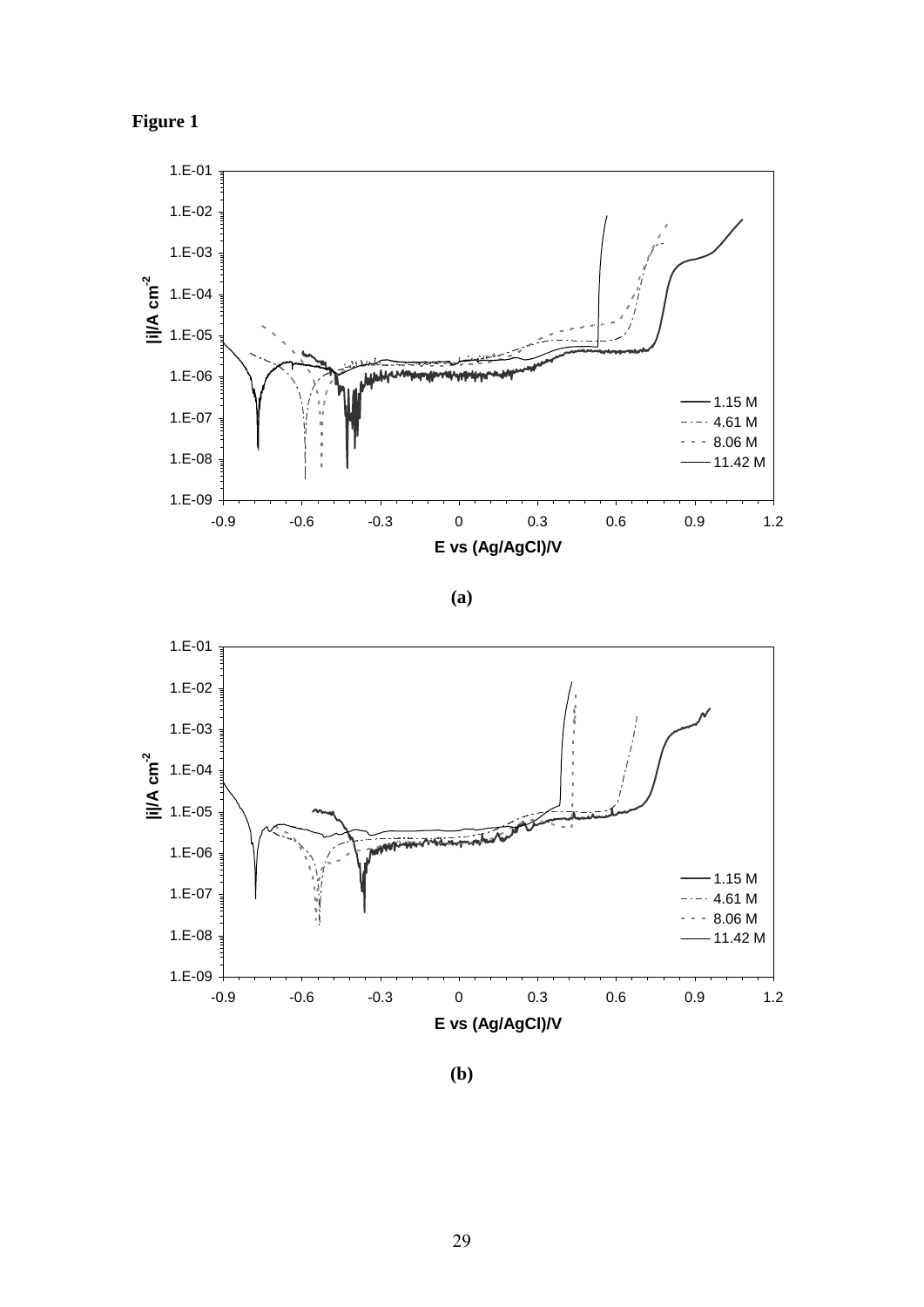





**(d)**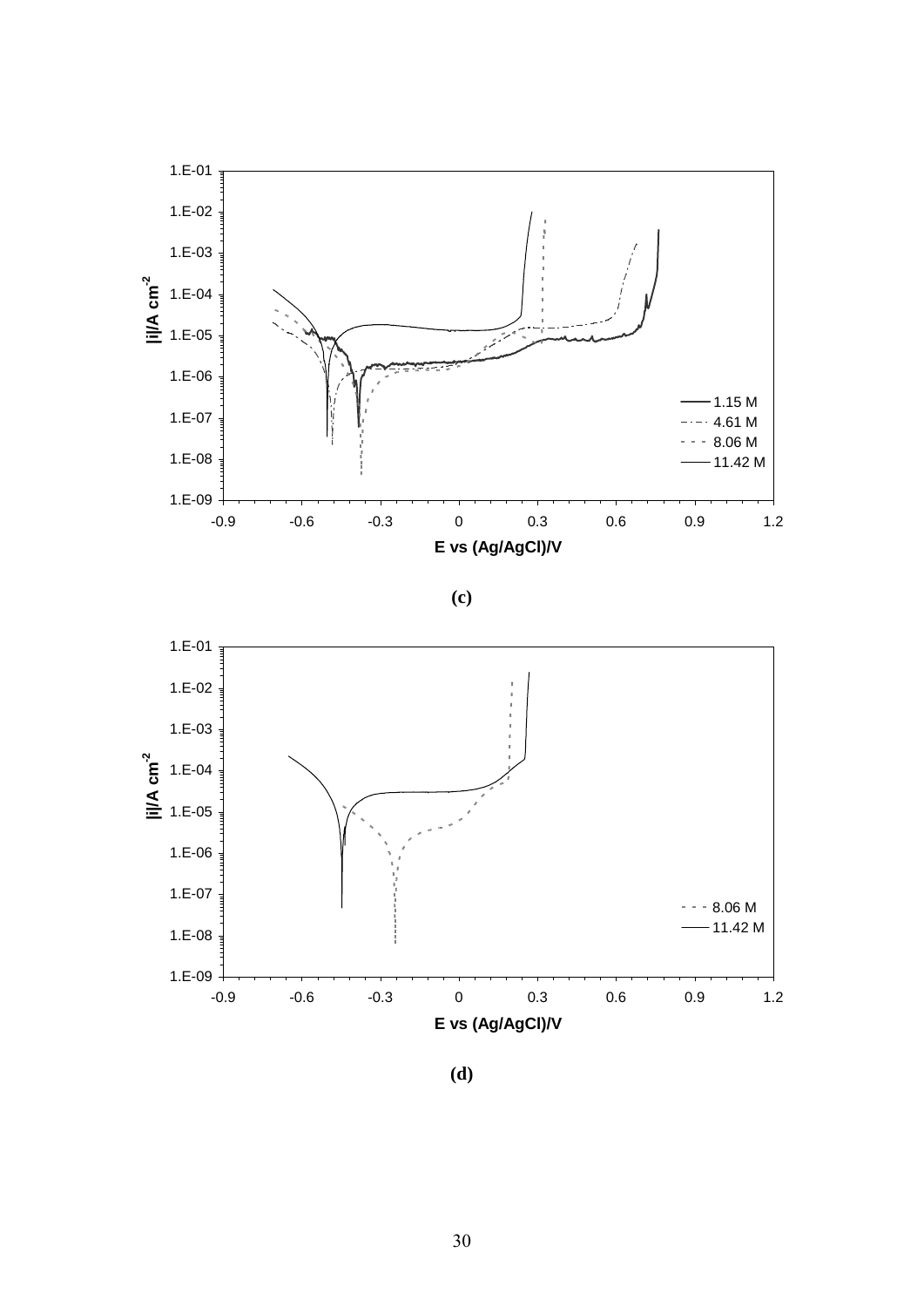



**Figure 3** 

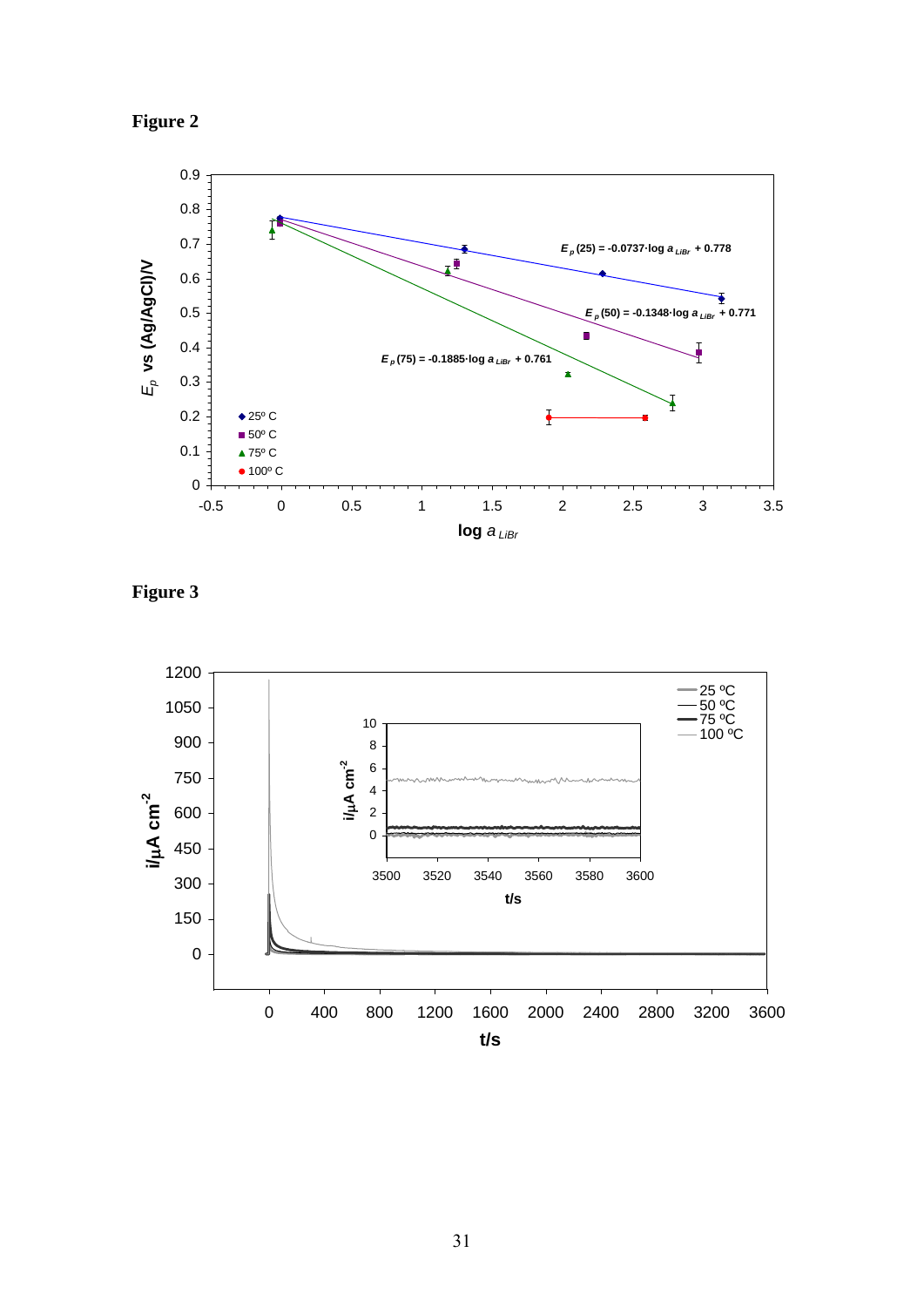



**Figure 5** 

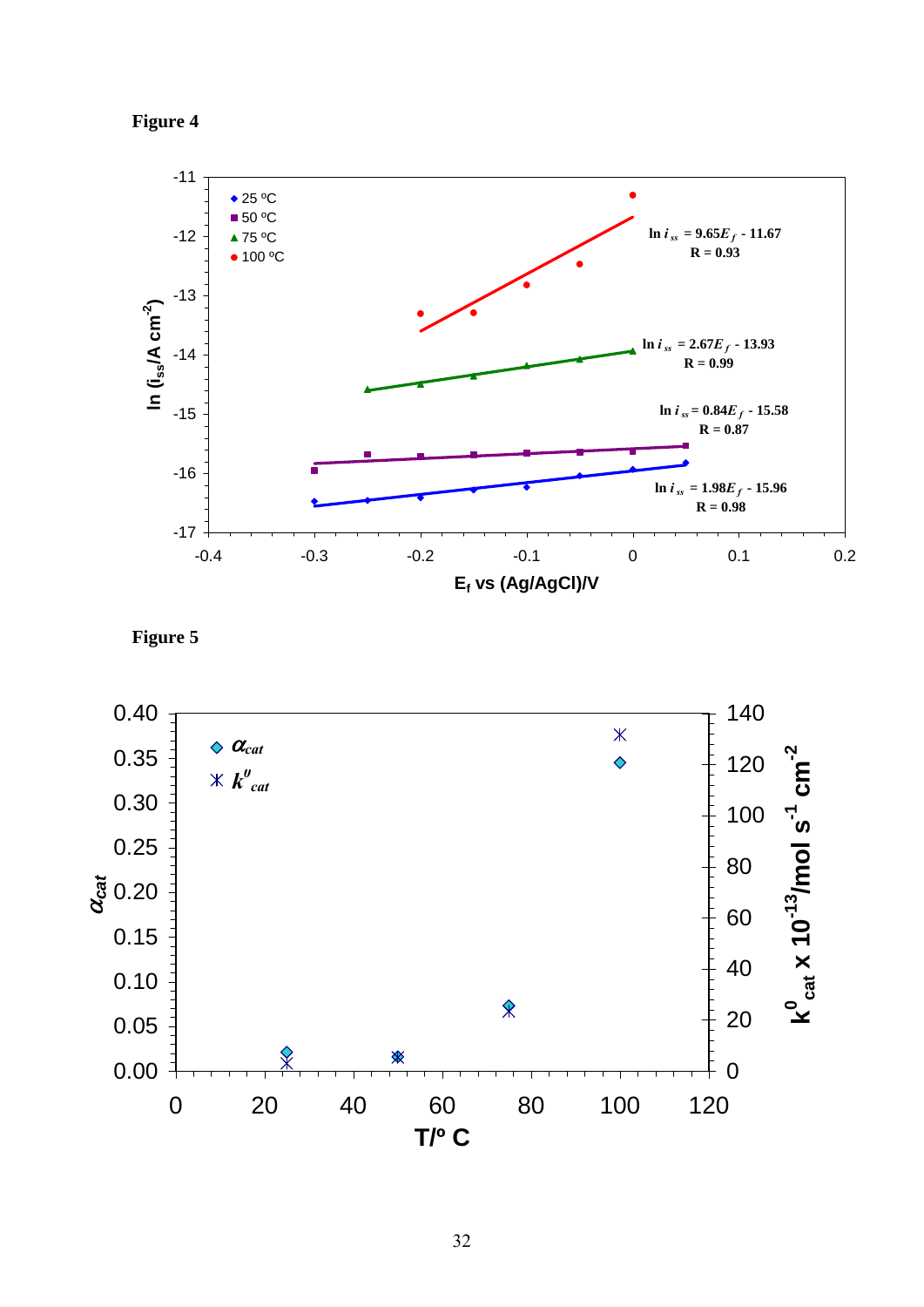**Figure 6** 

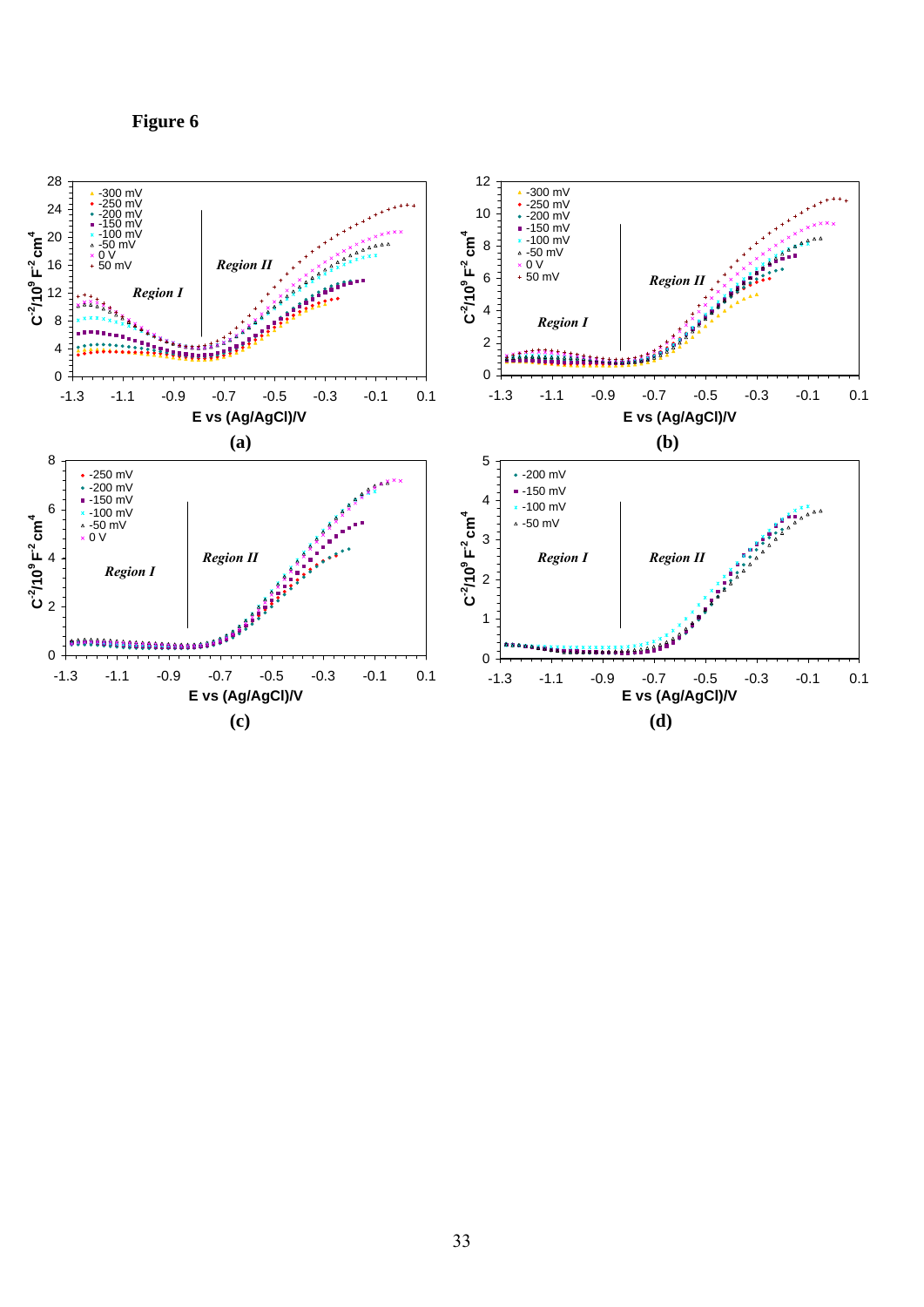

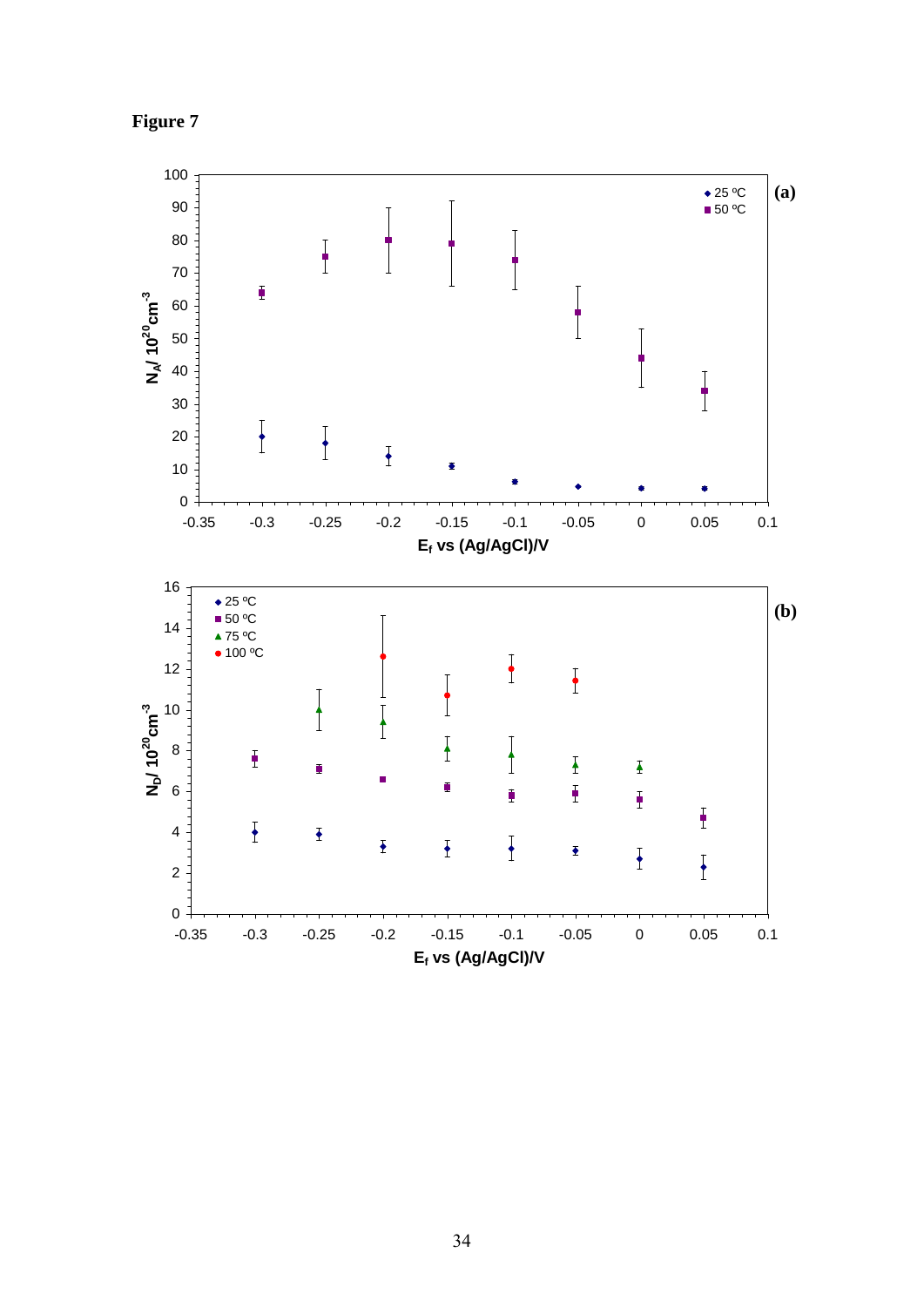



**Table 1** 

| $C_{\text{Libr}}/\text{g}$ $\Gamma^1$ | $C_{Libr}$ /mol l <sup>-1</sup> | $T$ /°C | $m_{Libr}$ /(mol LiBr) (kg H <sub>2</sub> O) <sup>-1</sup> | $\gamma_\pm$ | $a_{LiBr}$ |
|---------------------------------------|---------------------------------|---------|------------------------------------------------------------|--------------|------------|
| <b>100</b>                            | 1.15                            | 25      | 1.20                                                       | 0.81         | 0.98       |
|                                       |                                 | 50      | 1.21                                                       | 0.81         | 0.98       |
|                                       |                                 | 75      | 1.10                                                       | 0.78         | 0.86       |
| 400                                   | 4.61                            | 25      | 5.69                                                       | 3.53         | 20.12      |
|                                       |                                 | 50      | 5.74                                                       | 3.08         | 17.67      |
|                                       |                                 | 75      | 5.79                                                       | 2.64         | 15.28      |
| 700                                   | 8.06                            | 25      | 10.18                                                      | 18.95        | 192.88     |
|                                       |                                 | 50      | 10.34                                                      | 14.30        | 147.96     |
|                                       |                                 | 75      | 10.50                                                      | 10.43        | 109.45     |
|                                       |                                 | 100     | 10.68                                                      | 7.49         | 80.02      |
| 992                                   | 11.42                           | 25      | 15.15                                                      | 89.26        | 1352.56    |
|                                       |                                 | 50      | 15.53                                                      | 60.21        | 935.34     |
|                                       |                                 | 75      | 15.84                                                      | 38.31        | 606.72     |
|                                       |                                 | 100     | 16.20                                                      | 23.92        | 387.65     |